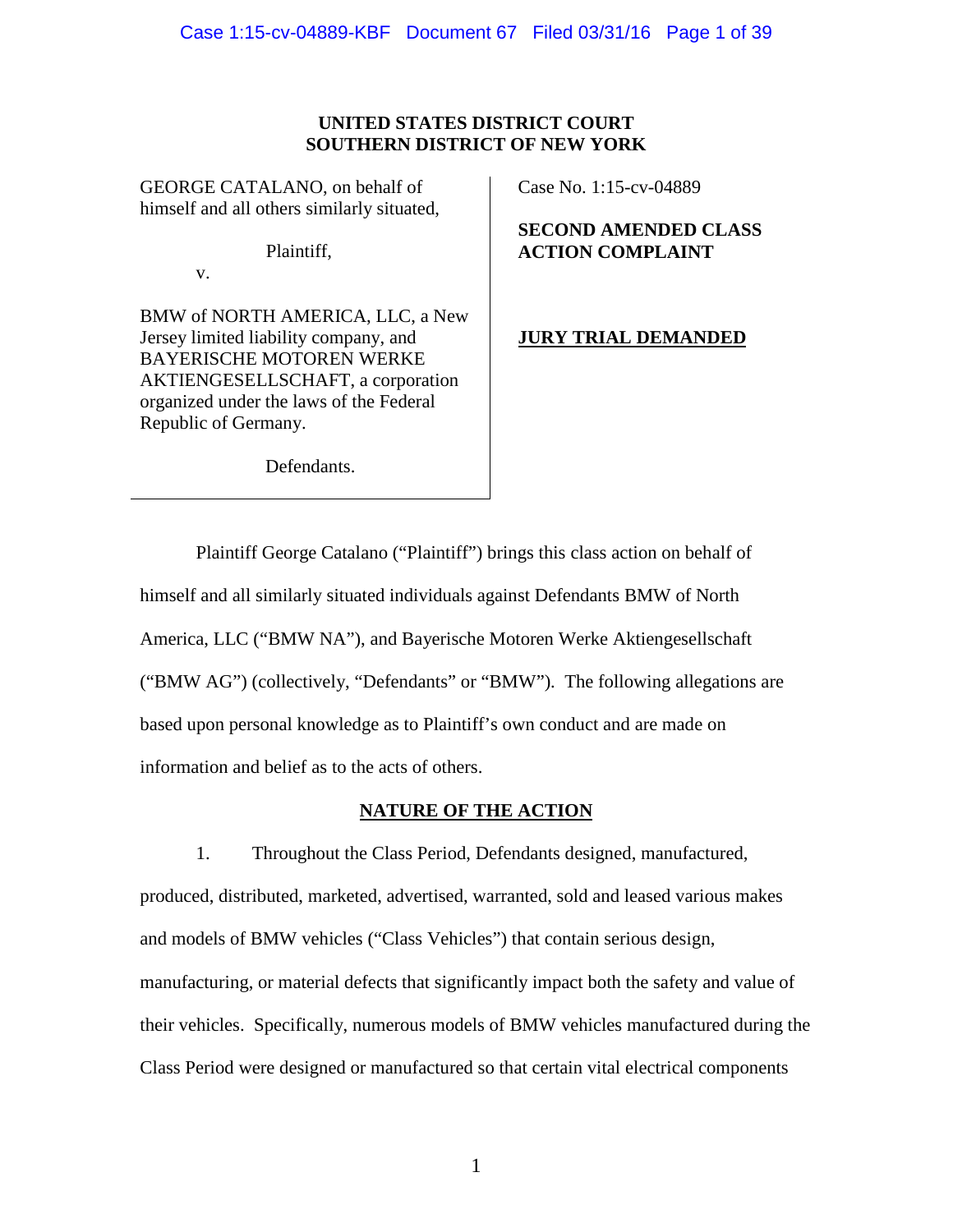#### Case 1:15-cv-04889-KBF Document 67 Filed 03/31/16 Page 2 of 39

are often located in the lowest part of the vehicles and are made with or housed in materials that fail to prevent water or moisture intrusion. These electrical components and modules, and/or other vital electronics they are connected to, are responsible for the safe and effective operation of the vehicle and when they are damaged, can cause the vehicle to lose power while in operation, experience an electrical malfunction, and/or fail to start. Because Defendants decided to place these vital electrical components in what is often the lowest part of the vehicle (such as, in some Class Vehicles, the spare tire well under the trunk) and make or house them using materials that are insufficiently water or moisture resistant, they are especially prone to water damage that can be caused through the normal and ordinary use of the vehicle. When this water damage occurs, the vehicles experience electrical failure or malfunction and become inoperable and pose a serious safety risk to those who experience this problem. Although these components are highly susceptible to water damage, Defendants provide no warnings or advisories to BMW owners about the location of this vital equipment or the importance of keeping the vehicle's trunk compartment free of liquids when they purchase the Class Vehicles.

2. To make matters worse, the Class Vehicles were also designed or manufactured so that drainage tubes used to drain water away from the vehicles' sun roofs are located in close proximity to the vital electrical equipment often located in the lowest point of the Class Vehicles. Unfortunately, these sunroof drains were designed or manufactured in such a way that they are prone to become clogged with dirt, debris, leaves, and other naturally-occurring materials, with no warning to the owners of the Class Vehicles that the drains may become clogged. When these tubes become clogged, they come loose or leak into the trunks of the vehicles. These leaks, which eventually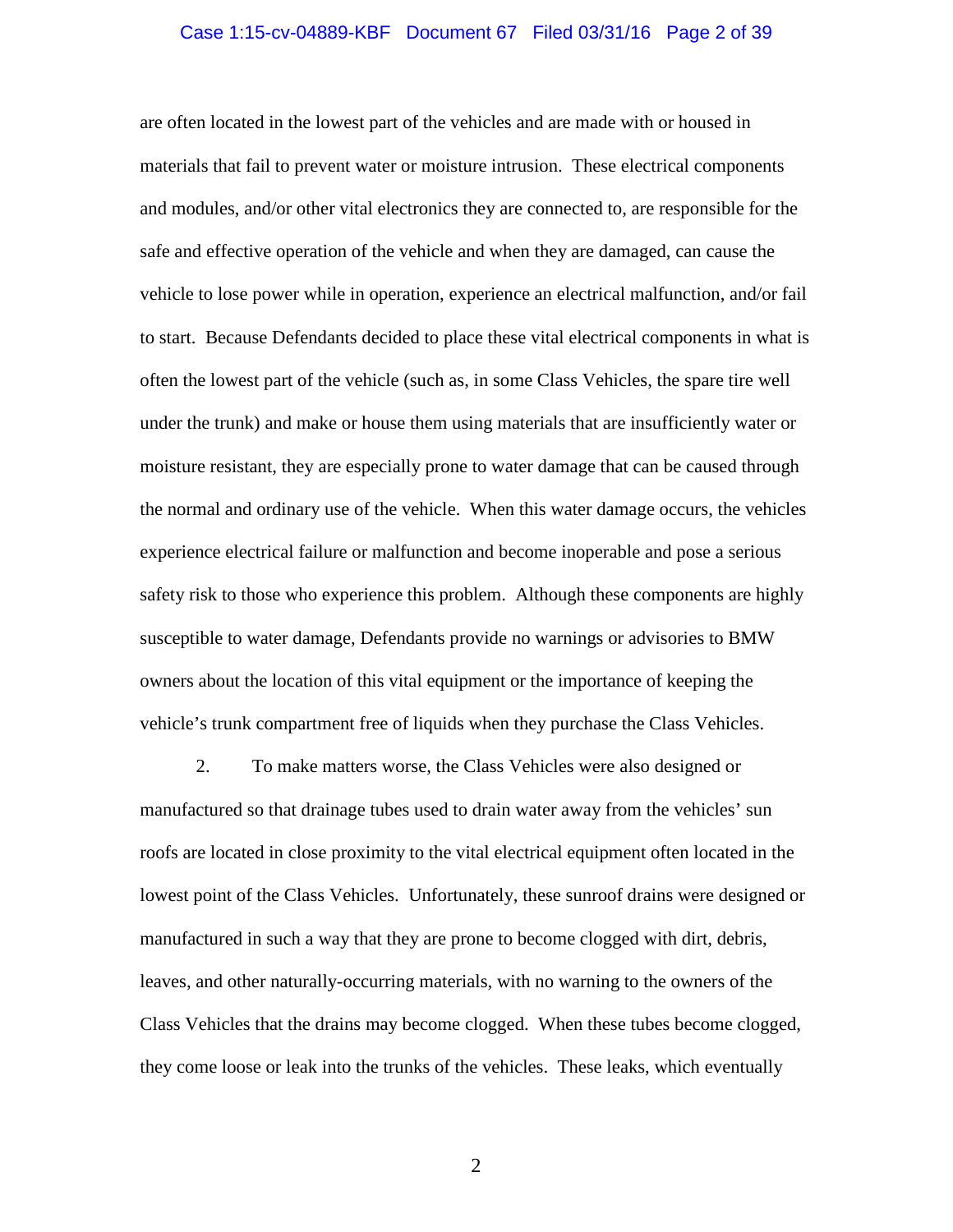## Case 1:15-cv-04889-KBF Document 67 Filed 03/31/16 Page 3 of 39

saturate the trunks (sides and floor) of the vehicles, cause the vital electronic components contained in the vehicles' trunks to short—shutting off certain components of the automobile necessary for driving and creating a serious safety risk.

3. Defendants knew or should have known of the Class Vehicles' defects via numerous complaints filed with the National Highway Traffic Safety Administration ("NHTSA"), detailing the damage caused to the Class Vehicles because of the placement of the vulnerable electronics often in the bottom of cargo areas.

4. Defendants also demonstrated their knowledge of the defects described herein via Service Information Bulletins ("SIBs") relating to Class Vehicles, including but not limited to those SIBs dated August 2004, March 2006, October 2006, January 2008, July 2008, February 2009, July 2009, and August 2009. Defendants issued these service bulletins to various authorized service providers. An excerpt from the August 2009 service bulletin appears below:

#### **SITUATION**

Water ingress into the luggage compartment may cause various electrical problems or faults associated with the MPM (Micro Power Module); PDC (Park Distance Control); M-ASK (Multi-Audio System Controller); CCC (Car Communication Computer); CID (Control Information Display); TCU (Telematics Control Unit); LOGIC-7 (Top Hi-Fi); RDC (Tire Pressure Monitor) or SDARS (Satellite Radio Receiver) control modules. In most cases, the water collects in the spare wheel recess.

5. Each of the service bulletins (none of which were distributed to the public), the earliest of which were researched, drafted, and distributed at least six years

prior to Plaintiff Catalano's BMW vehicle purchase, described the same defects—water

pooling often in the lowest point of the Class Vehicles (where BMW chose to locate the

electronics of the Class Vehicles) and "electrical problems or faults" or "electrical

failures" associated with water collecting near the electronic components.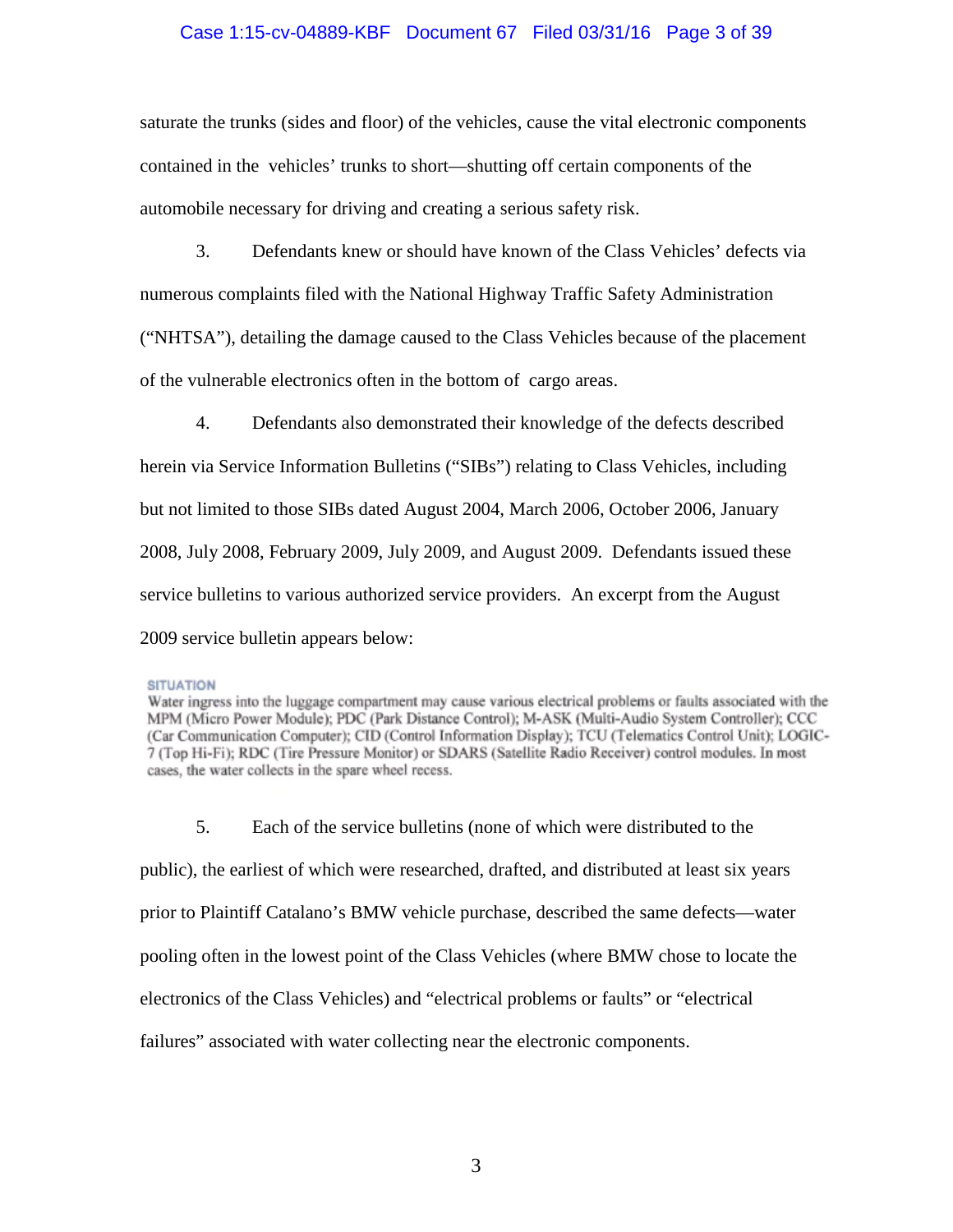#### Case 1:15-cv-04889-KBF Document 67 Filed 03/31/16 Page 4 of 39

6. BMW chose not to and did not disclose these service bulletins to owners of the Class Vehicles. In this service bulletin excerpted above, BMW repair facilities are instructed to replace water damaged modules. The service bulletin also informs authorized service technicians to locate the electronics to another, less vulnerable, location of the trunk. The bulletin also instructs repair facilities to place a permanent warning placard in the trunk that specifically warns owners that there is vital electrical equipment in the trunk and to avoid allowing liquids into this area of the vehicle. The service providers are also instructed to verbally notify Class members "of the label and the fact that liquids should not be present on or under the trunk insulation, due to the sensitive nature of the electronic control units located in the spare tire well."

7. Despite the existence of these service bulletins *since 2004*, and BMW's knowledge of the defect well before that, BMW has failed to acknowledge the defects, or pay for the necessary repairs to the Class Vehicles (moving the electronics to another location where they are not prone to water exposure).

8. Defendants demonstrated their knowledge of the defects through the service bulletins described herein. Additionally, Defendants knew or should have known of the defects in the Class Vehicles had they performed adequate testing and analysis of the design, manufacturing or materials used in the Class Vehicles.

9. Defendants know of the vulnerability of water damaging electronic components and the grave safety risks this creates. Yet, Defendants have not informed their customers of the defects or issued warnings about the defects. Instead, Defendants actively conceal the safety defects. Defendants sold vehicles to consumers that they knew, or at the very least should have known, were defective and unsafe, and they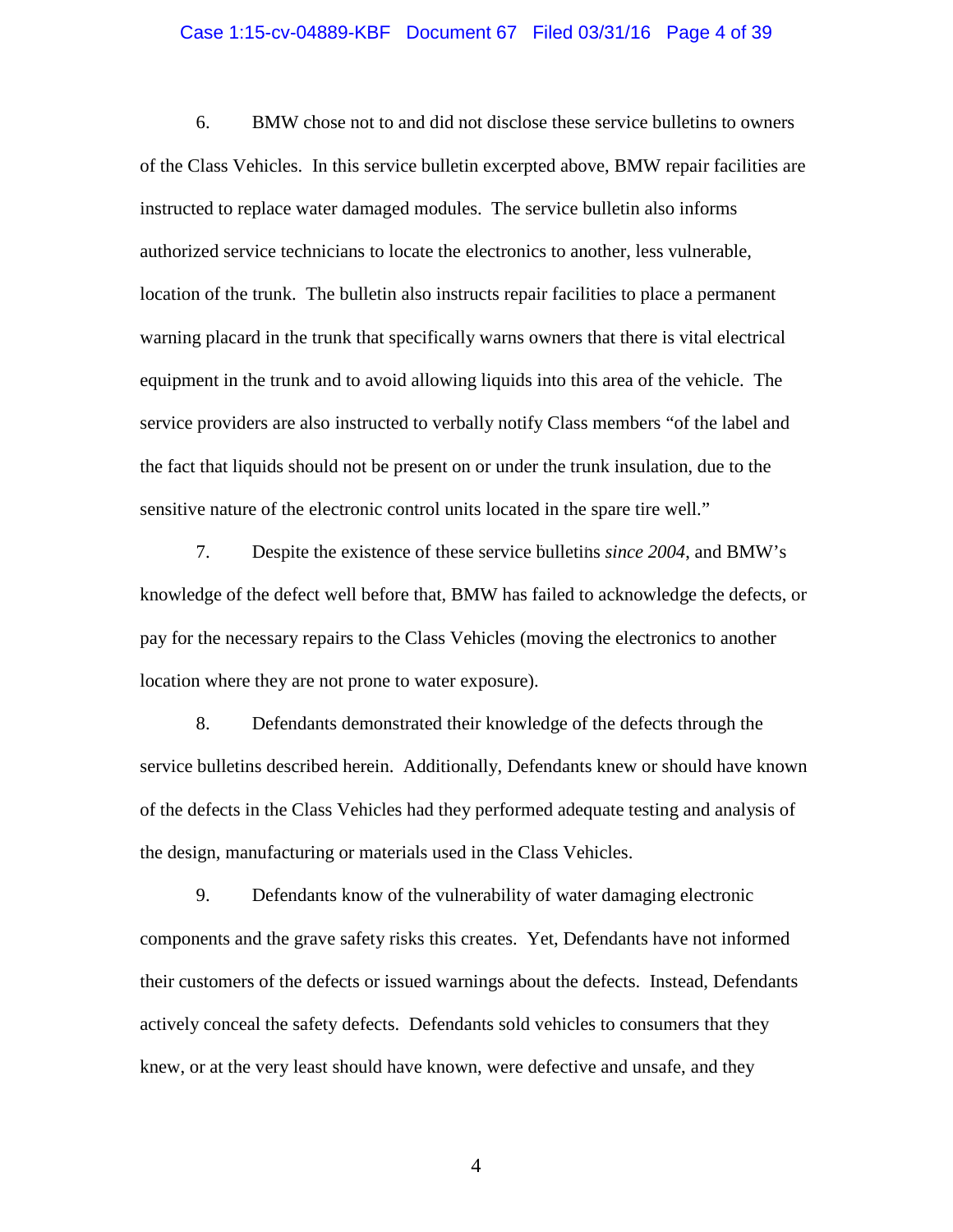#### Case 1:15-cv-04889-KBF Document 67 Filed 03/31/16 Page 5 of 39

concealed information about the defects from their consumers and the public to facilitate sales and reap significant financial benefits.

10. Despite the obvious defects at issue in this case, Defendants refuse to cover the cost of repairs. Instead, Defendants place the fault on the consumer for improper maintenance of the vehicle. They do this even though owner's manuals and the written maintenance program provide no mention of the electronic equipment in the trunk or what steps should be taken to avoid damaging this equipment.

11. As a direct and proximate result of Defendants concealing the defects, failing to warn their customers of the defects and the safety risks posed by the vehicles, and failing to notify consumers of or remedy the defects, Plaintiff purchased one of Defendants' defective and unsafe cars.

12. The Plaintiff did not know of the defects in his vehicle until in or around June 2012, and as a result of the defects, Plaintiff's vehicle failed while driving on a fourlane, divided highway with his wife in the car, placing Plaintiff and his wife at a serious risk of injury.

#### **PARTIES**

#### **A. Plaintiff George Catalano**

13. Plaintiff George Catalano is a citizen of the State of Connecticut and in or around 2010 purchased a 2007 BMW 530xi wagon in New York, New York. His vehicle came with a Certified Pre-Owned Warranty. Upon information and belief, the vehicle was designed and manufactured by BMW AG and sold, distributed, advertised, marketed, and warranted by BMW NA. The vehicle bears the Vehicle Identification Number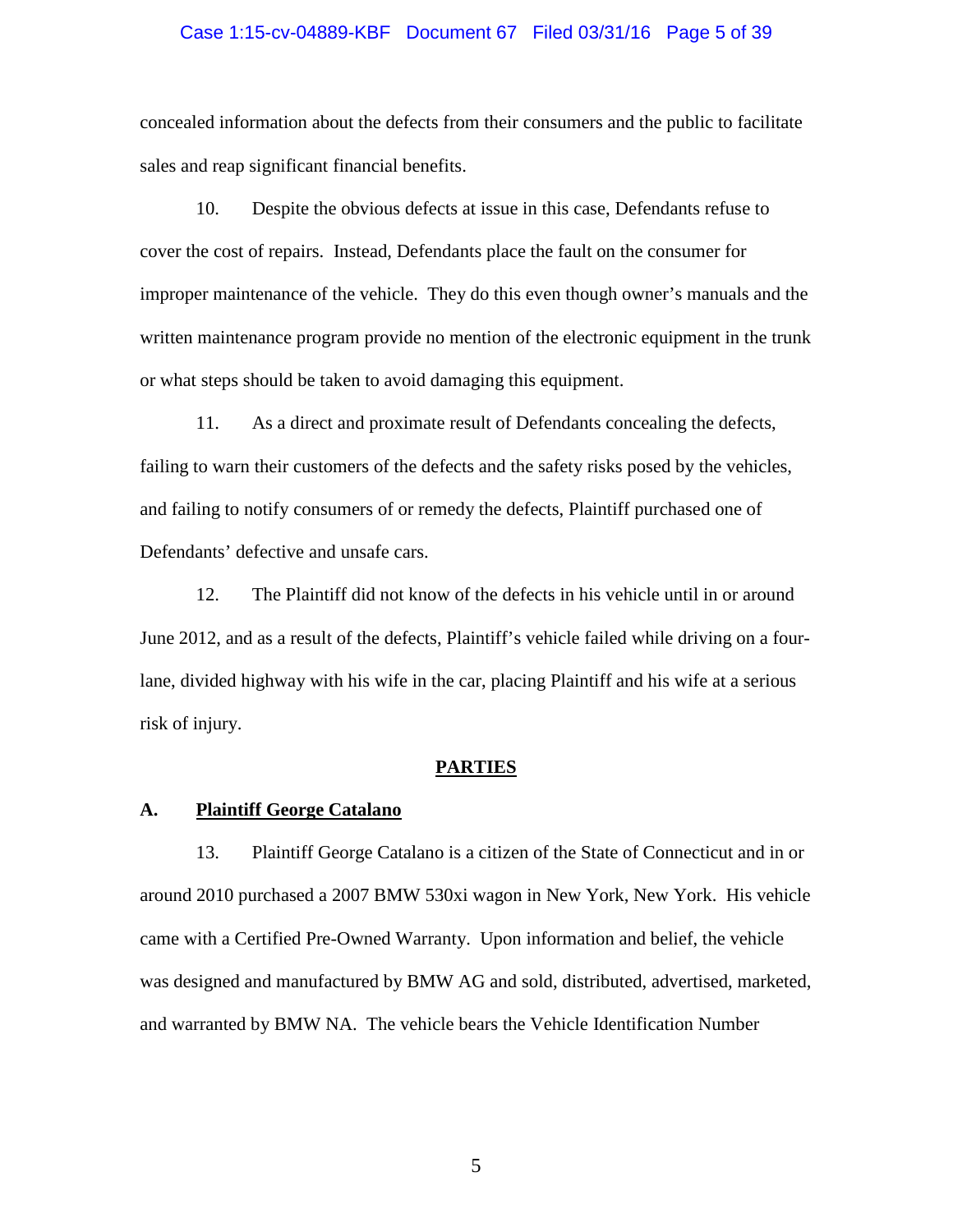## Case 1:15-cv-04889-KBF Document 67 Filed 03/31/16 Page 6 of 39

WBANN73587CN04972. Mr. Catalano's vehicle is described as a "sport wagon" and is used for personal, non-commercial purposes.

14. Before acquiring his vehicle, Mr. Catalano reviewed and relied on BMW NA's various marketing and advertising materials, including material on BMW NA's official website.

15. In or around the time Mr. Catalano purchased his vehicle, the BMW website advertised that Certified Pre-Owned vehicles would have "pristine condition, amazing protection plan, great value. And oh yeah, it's a BMW." The website also provided that "every Certified Pre-Owned BMW is rigorously inspected" and "one of the smartest buys on the road today." BMW further represented that "[n]ot every BMW becomes a Certified Pre-Owned Vehicle. In fact there's an entire certification process, including a rigorous inspection."

16. BMW described its rigorous Certified Pre-Owned Vehicle inspection and certification process on its website:

Only the best pre-owned BMWs qualify for the Certified Pre-Owned BMW Vehicle Program. To be eligible for enrollment in the Certified Pre-Owned Vehicle Program, a late-model vehicle must be in service for at least six months or have more than 6,000 miles but less than 60,000 miles on the odometer. They must pass an extensive examination—a thorough and rigorous inspection by BMW factory-trained technicians. They inspect the vehicle for safety, performance and wear. If something is not right, it is fixed. If it cannot be fixed, the car cannot become a Certified Pre-Owned BMW.

## In short, we're picky. *But when you see everything covered under our Protection Plan, you'll understand why*.

Ask to see the Certified Pre-Owned Inspection Checklist. It is your assurance of the quality, reliability and overall pleasure BMW owners have come to expect.

(emphasis added).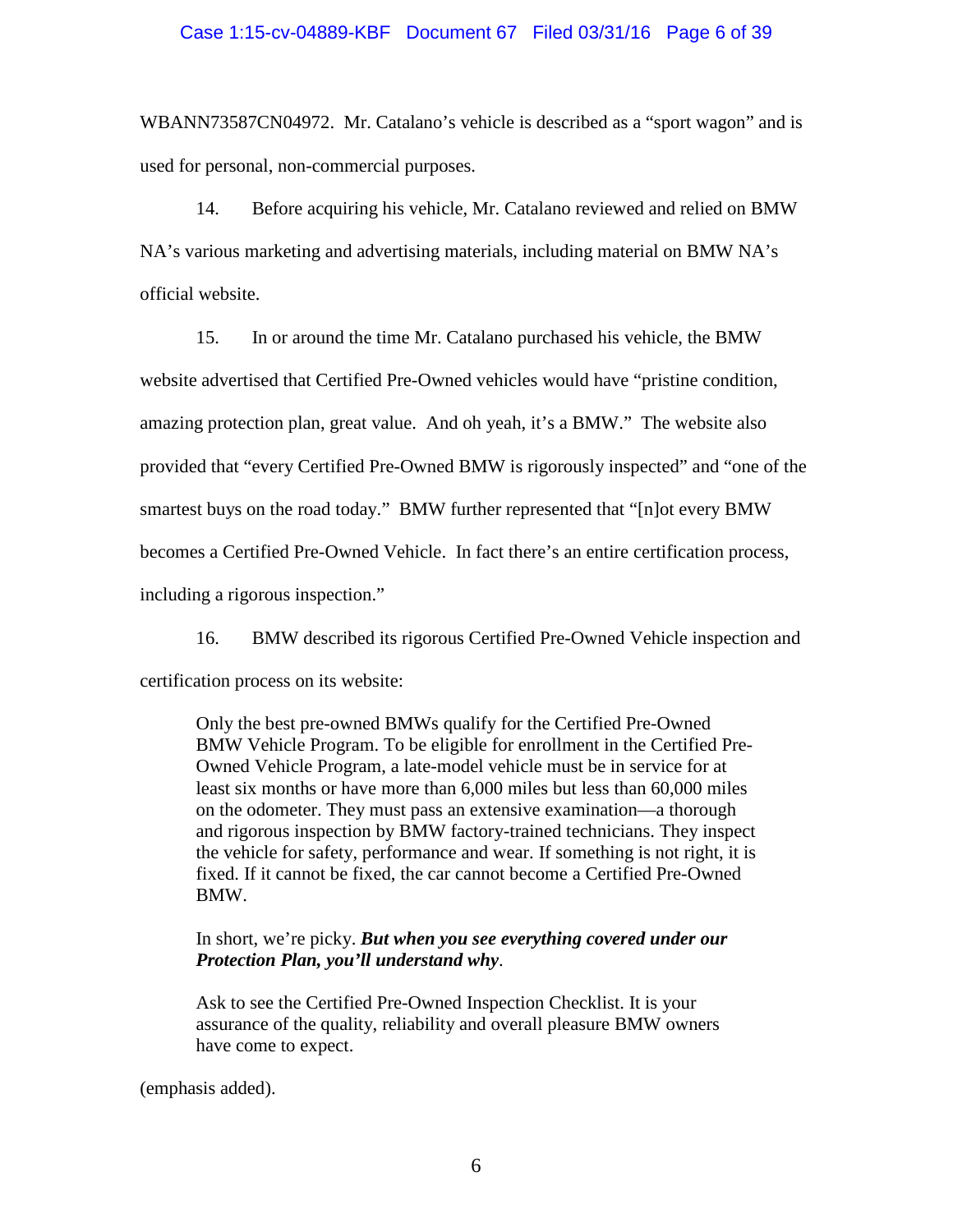## Case 1:15-cv-04889-KBF Document 67 Filed 03/31/16 Page 7 of 39

17. In or around June 2012, as Mr. Catalano and his wife were driving to visit family, the car experienced a complete electrical failure—the entire dashboard lit up, and lights flashed indicating that a "complete electrical failure" was "imminent." The car shut down completely while he was driving on a four-lane, divided highway. Fortunately for Mr. Catalano and his wife, he was able to avoid a collision and pull his vehicle into a parking lot. They could have been involved in a serious, and possibly fatal, accident.

18. Mr. Catalano was able to get his vehicle to a BMW dealership, where he was informed that the car was still covered by BMW NA's Certified Pre-Owned Warranty.

19. The dealership found that a substantial amount of standing water (nearly two inches) had accumulated around the electronics in the trunk of the car, underneath the car's spare tire compartment.

20. The dealership was able to perform some repairs to replace corroded electronics and drain the water from around the electronic modules. It also found that water had infiltrated the trunk as a result of clogged sunroof drain tubes.

21. Although BMW made certain representations that "everything" would be covered under the Certified Pre-Owned Warranty, and that a rigorous inspection and certification process would have repaired everything (else the vehicle would not have been Certified Pre-Owned), BMW NA refused to cover the repairs under its Certified Pre-Owned Warranty. As a result, Mr. Catalano incurred costs of nearly \$2,000 to pay for them.

22. The electronics in the vehicle were not moved from the lowest portion of the trunk compartment and the dealership made no attempts to make the compartment or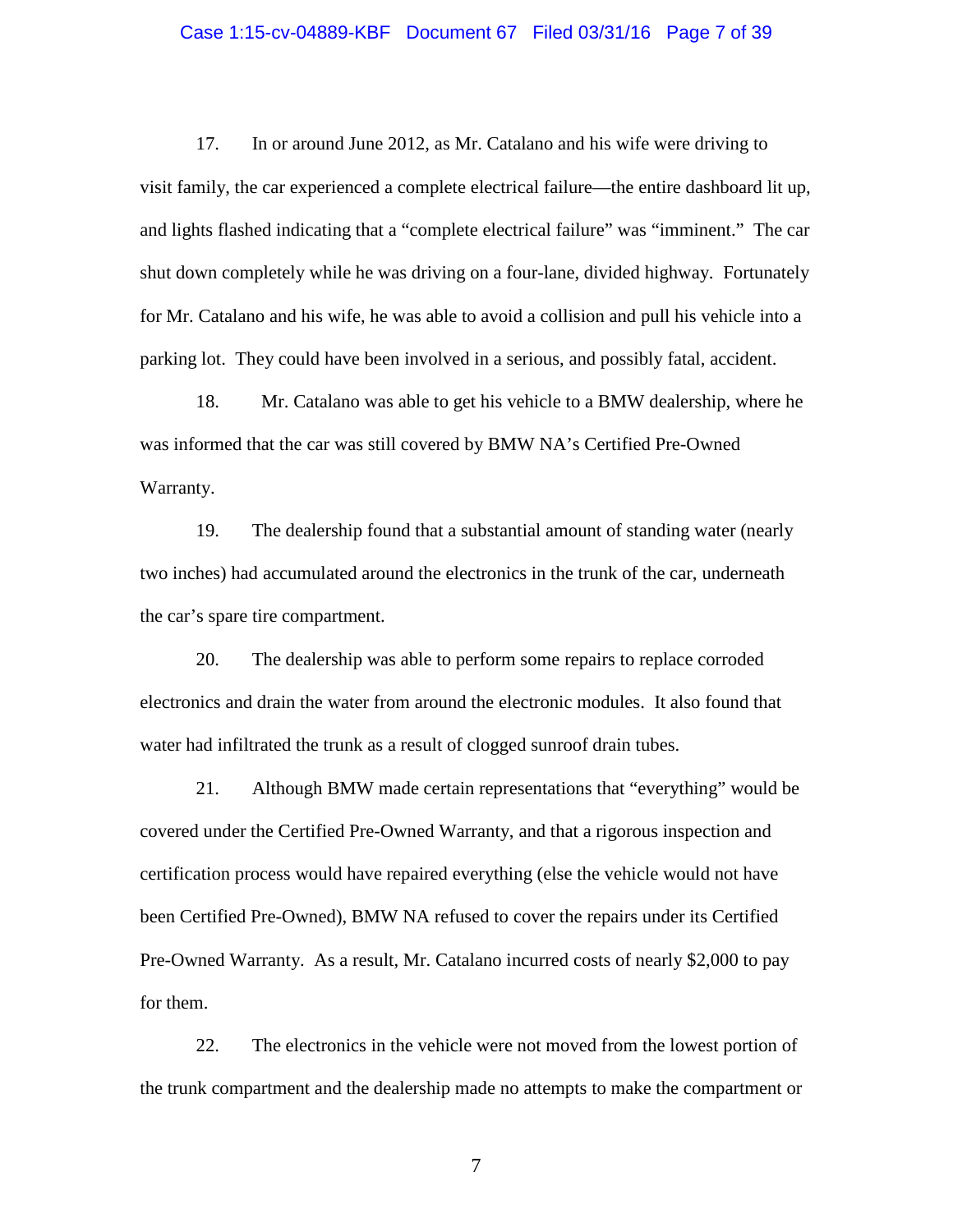#### Case 1:15-cv-04889-KBF Document 67 Filed 03/31/16 Page 8 of 39

electronic components watertight. The defects persist in Mr. Catalano's vehicle and the ineffective repairs provide for a substantial likelihood that his vehicle will fail again.

23. Although Mr. Catalano's vehicle is a "sport wagon," he is now informed that he should not place water bottles in the trunk, or even take the vehicle into locations where it might be susceptible to rain or moisture—such as taking the vehicle camping. Had Mr. Catalano known of the defects relating to the placement of electronic components in the trunk compartment of his vehicle and their susceptibility to damage by water or moisture intrusion, he never would have purchased the vehicle.

24. Like Mr. Catalano, other absent class members have experienced problems related to the defective design or manufacturing of the Class Vehicles, and will continue to experience problems related to the Class Vehicles' defects as Defendants have not initiated an effective repair initiative to address the defects.

25. Mr. Catalano notified BMW of the defects and damage to his car caused by the defects in 2012. BMW refused to cover the repairs to Mr. Catalano's vehicle.

## **B. Defendants**

26. Defendant BMW of North America, LLC ("BMW NA"), is a corporation organized and existing under the laws of the State of Delaware and registered with the New York State, Department of State to conduct business in New York.

27. Defendant Bayerische Motoren Werke Aktiengesellschaft ("BMW AG") is a foreign corporation organized and existing under the laws of the Federal Republic of Germany. BMW NA is a wholly owned subsidiary of BMW (US) Holding Corporation, a Delaware corporation, which is a wholly owned subsidiary of Defendant BMW AG.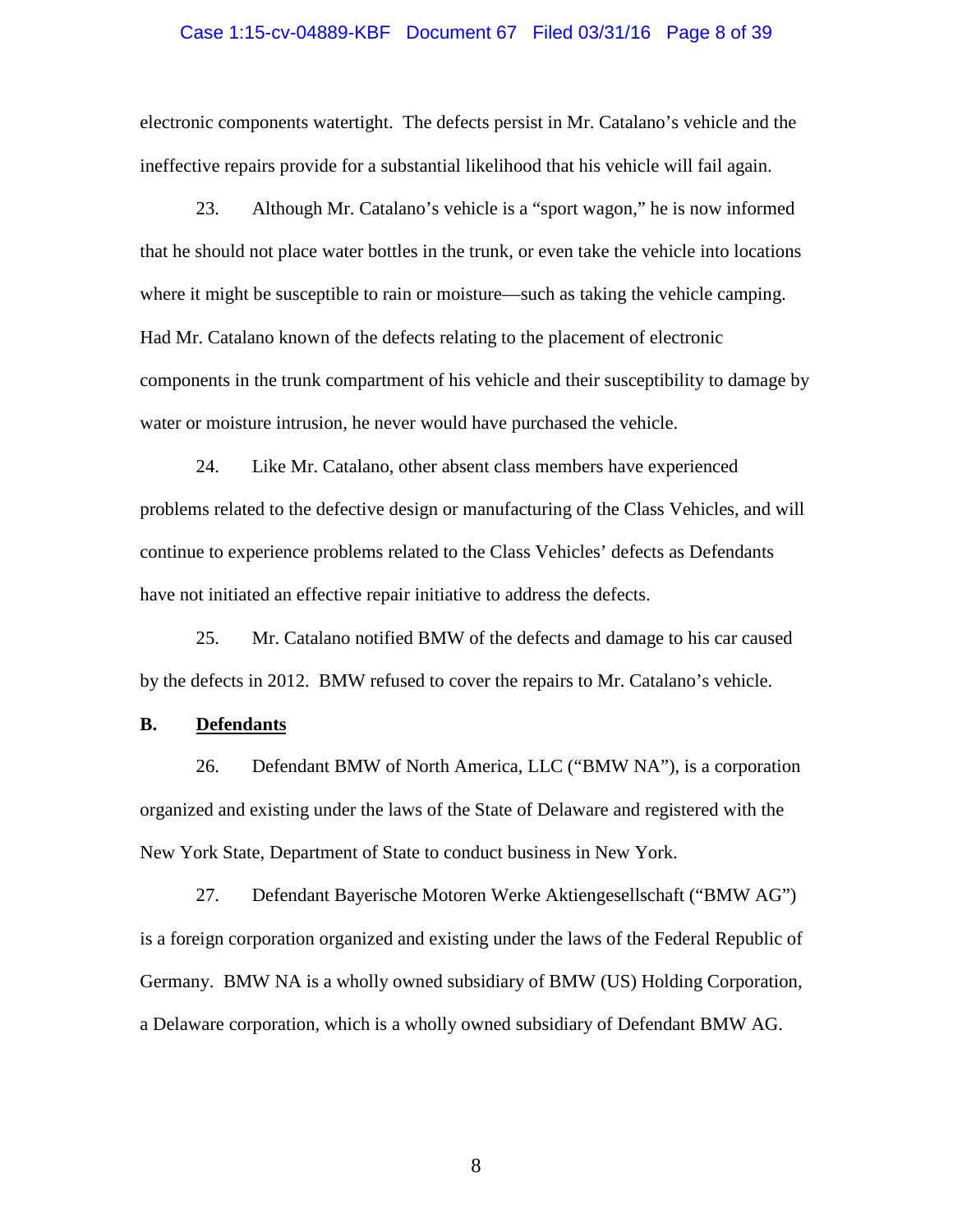#### Case 1:15-cv-04889-KBF Document 67 Filed 03/31/16 Page 9 of 39

28. At all times relevant herein, BMW AG designed and manufactured motor vehicles, parts, and other products for export and sale throughout the world, including the Class Vehicles sold in the State of New York.

29. At all times relevant herein, BMW NA was engaged in the business of marketing, importing, distributing, warranting, and selling automobiles and other motor vehicles and motor vehicle components throughout the United States, including Class Vehicles in the State of New York.

## **JURISDICTION AND VENUE**

30. The Court has original jurisdiction over this class action pursuant to 28 U.S.C. § 1332 and the Class Action Fairness Act ("CAFA"). Plaintiff and many other members of the putative Classes are residents and citizens of states different from the home state of Defendants. Plaintiff is informed and believes, and based thereon alleges, that the amount in controversy in this case, exclusive of interest and costs, exceeds \$5,000,000.

31. Venue is proper pursuant to 28 U.S.C. § 1391 in that Plaintiff purchased his BMW vehicle in this district and a substantial part of the events or omissions giving rise to Plaintiff's claims occurred in this district. In addition, Defendants do substantial business in this judicial district, have received substantial benefit from doing business in this judicial district, and have knowingly engaged in activities directed at consumers in this judicial district. Furthermore, a significant number of Defendants' automobile sales and leases occur in New York, and the wrongful acts alleged herein have affected members of the putative Classes who have engaged in transactions with Defendants in New York. New York has a significant contact or aggregation of contacts to the claims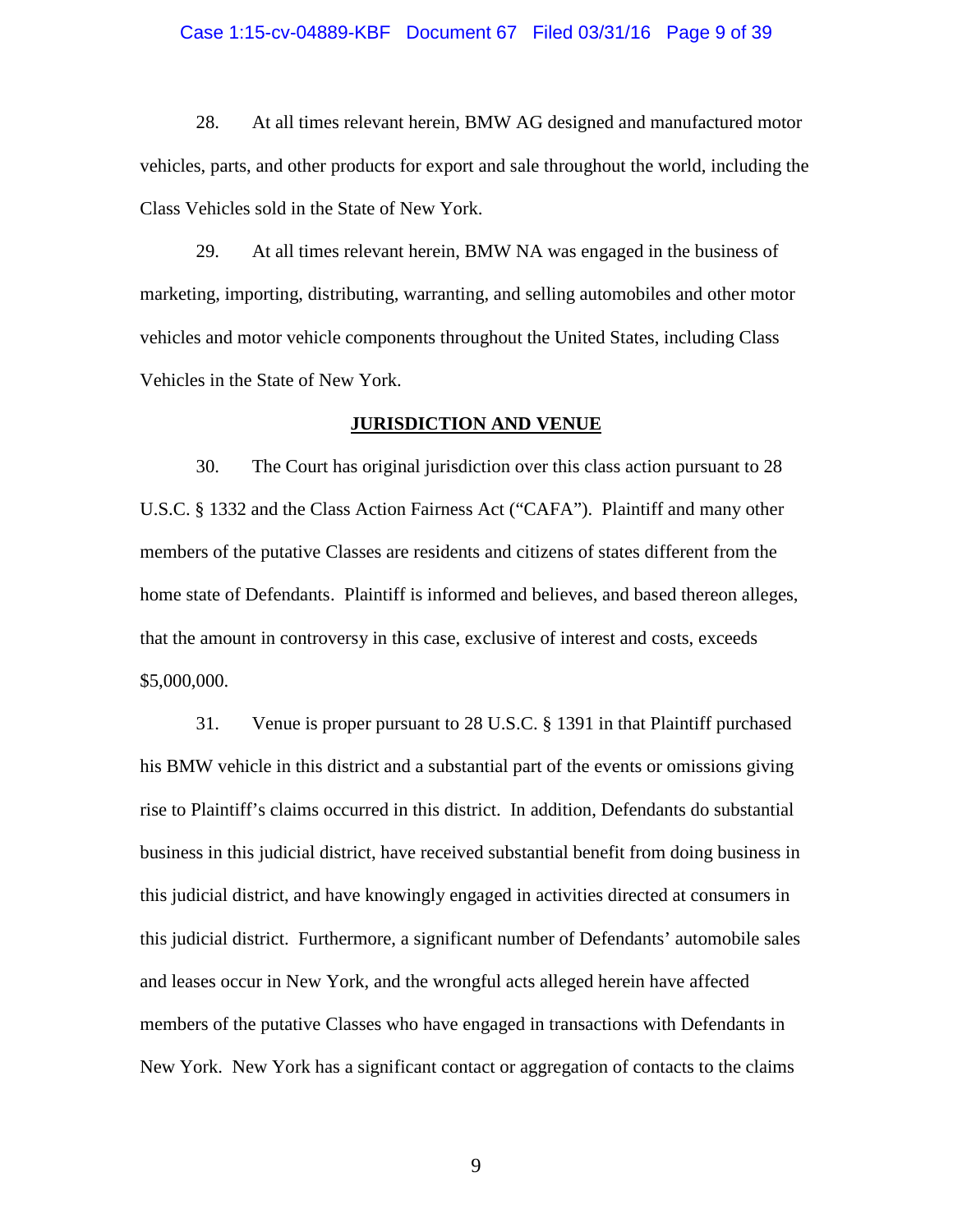### Case 1:15-cv-04889-KBF Document 67 Filed 03/31/16 Page 10 of 39

at issue herein in that BMW AG designs and manufactures the vehicles at issue and BMW NA promotes, markets, and sells the vehicles at issue in the State of New York. Defendants BMW AG and BMW NA are subject to personal jurisdiction in the State of New York and in this judicial district.

## **FACTUAL ALLEGATIONS**

## **A. The Defects**

32. All BMW-designed X5 series vehicles (from 2000 to 2008), X3 series vehicles (from 2004 to 2010), and 5 series vehicles (from 2004 to 2010) (the "Class Vehicles") are similarly equipped with various electronic component parts, which are neither water-proof nor water tight, which are also often located in the lowest points of the Class Vehicles. These components control and/or are connected to other electronics controlling critical and important aspects of the vehicle and must operate properly in order for the vehicles to run. Additionally, all Class Vehicles come equipped with sunroofs containing four drain tubes, two of which are in close proximity to the electronic component parts. These drain tubes are prone to clogging and leaking within the body of the car.

33. In all of the Class Vehicles, critical modules and electronic components are located often in the lowest point of the vehicles—such as the trunks and cargo areas—where they are prone to damage and failure due to water exposure. Water can enter the trunk or cargo areas through normal use of the vehicle and clogs in the sunroof drains. The Class Vehicles suffer from inherent design defects, were not manufactured in accordance with BMW AG's intended specifications, and/or contained electronic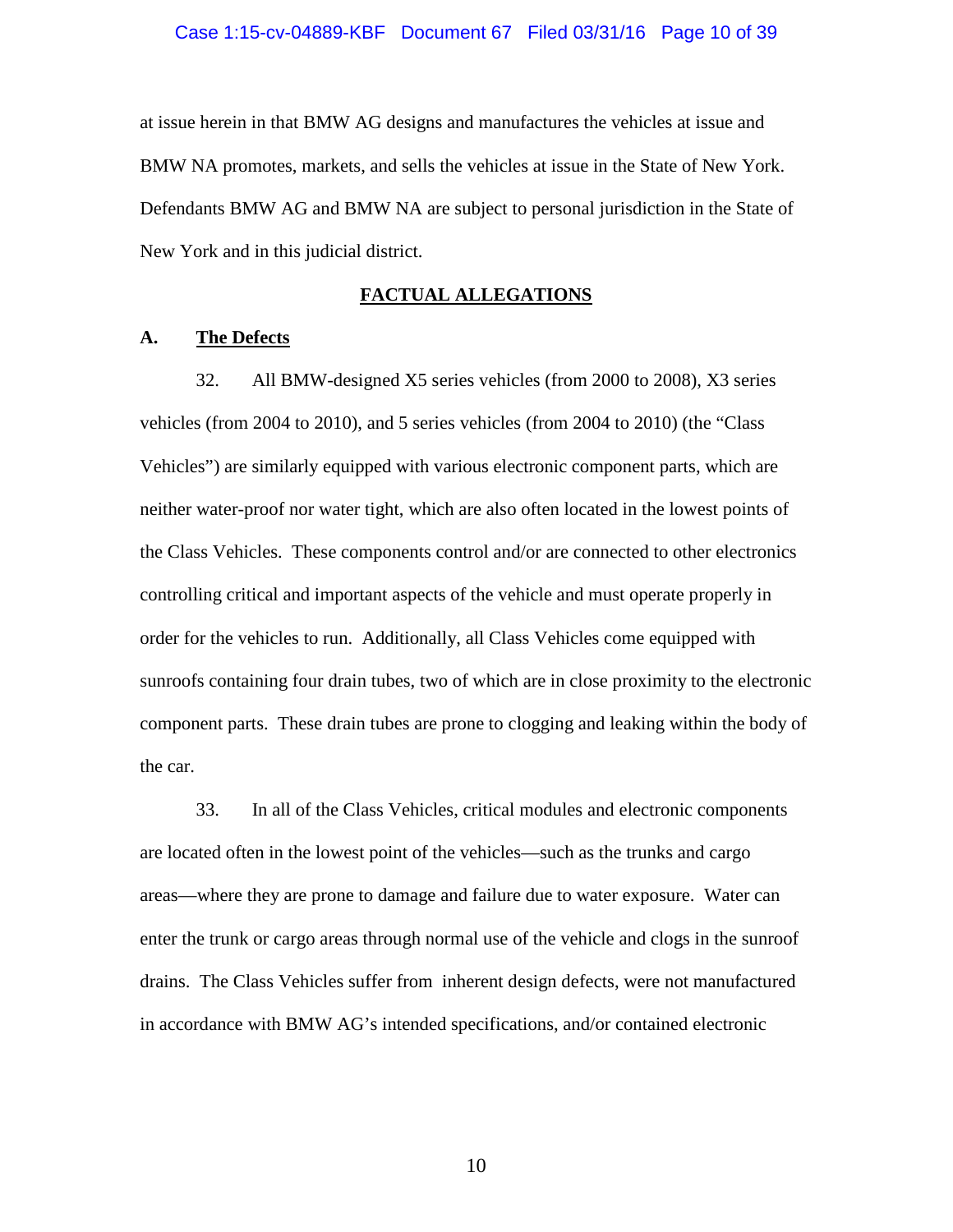### Case 1:15-cv-04889-KBF Document 67 Filed 03/31/16 Page 11 of 39

components that were placed in the trunk compartment and made with or housed in materials that were not sufficiently water or moisture resistant.

## **B. BMW's Owners Manuals**

34. Every BMW vehicle owned or leased by Class members comes with an owner's manual. The purpose of the manual is to provide owners with "important data and instructions intended to assist [Class members] in gaining maximum use and satisfaction from [their] BMW's unique range of technical features." The manual also claims that it "contains information on maintenance designed to enhance operating safety and contribute to maintaining the value of your BMW throughout an extended service life." The manual is expressly made part of the Warranty for the vehicle. The manual is also described by BMW AG as "an important component of your vehicle" that should be read thoroughly by all BMW owners. At all times Plaintiff and Class members relied on Defendants to provide complete and accurate information about the operation and maintenance of the Class Vehicles to avoid damage to the vehicles and ensure that it is operated safely.

35. In all of the Owner's Manuals provided to Class members, BMW AG provides numerous recommendations, warnings, and precautions that Class members should heed when operating and/or using their vehicles. To highlight particular issues, the manuals use specific warning symbols to show "precautions that must be followed precisely in order to avoid the possibility of . . . serious damage to the vehicle."

36. Throughout the Owner's Manuals provided with the Class Vehicles, BMW AG provides page after page of detailed information concerning the vehicle's trunk, how it should be opened and what steps can be taken to avoid damaging the trunk.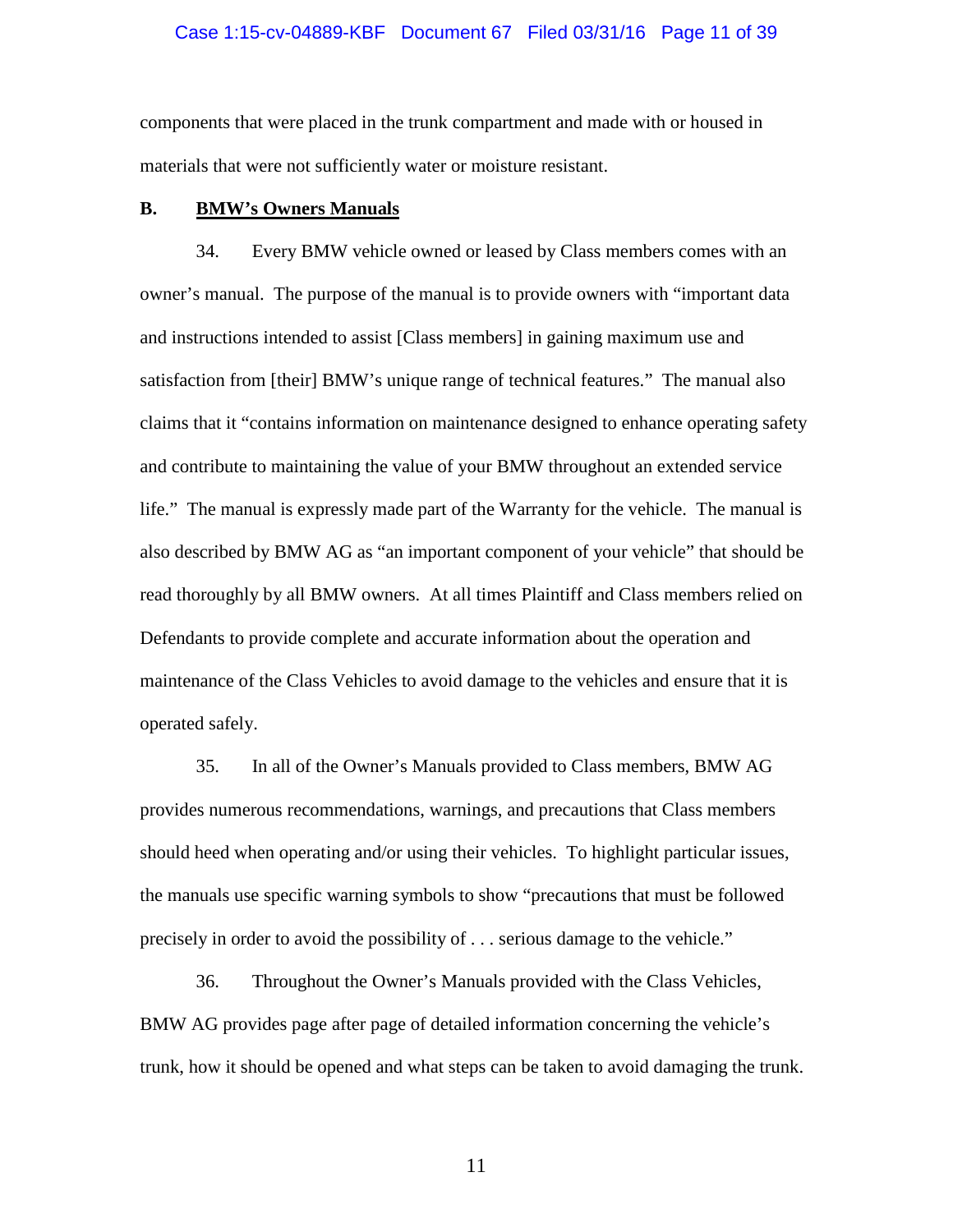#### Case 1:15-cv-04889-KBF Document 67 Filed 03/31/16 Page 12 of 39

For example, BMW AG warns Class members that when they open their trunk lid it "pivots back and up." Therefore, owners should "make sure that adequate clearance is available before opening the trunk." In fact, the owner's manual repeatedly warns consumers to make sure they do not close the trunk lid on their hands.

37. Despite these numerous warnings of obvious dangers, nowhere in the owner's manuals provided to Class members, does BMW AG tell consumers to avoid spilling liquids in the trunk or that located often in the bottom of the trunk compartment is vital electrical equipment that will be ruined, malfunction, and fail if water enters the trunk.

38. Additionally, the owner's manual provided with all Class Vehicles contains three full pages of detailed instructions concerning how to safely operate and maintain the vehicle's sun roof. Again, the manual provides numerous warnings of obvious dangers such as telling owners to avoid shutting the roof on their hands. Despite this, the manual says nothing about the drainage tubes, the fact that they are prone to clog, or that if they do become clogged this can lead to dangerous, catastrophic, and expensive damage to the vehicle's vital electronic equipment.

## **C. BMW's Maintenance Program**

39. In addition to providing Class members with Owner's Manuals that supposedly provide owners with complete and accurate information needed to properly maintain class vehicles, BMW NA also includes a written Maintenance Program with all Class Vehicles. According to BMW NA, the Maintenance Program was designed with the following objectives: "to maximize vehicle safety, reliability and resale value by minimizing breakdowns resulting from wear and minimizing cost." BMW NA describes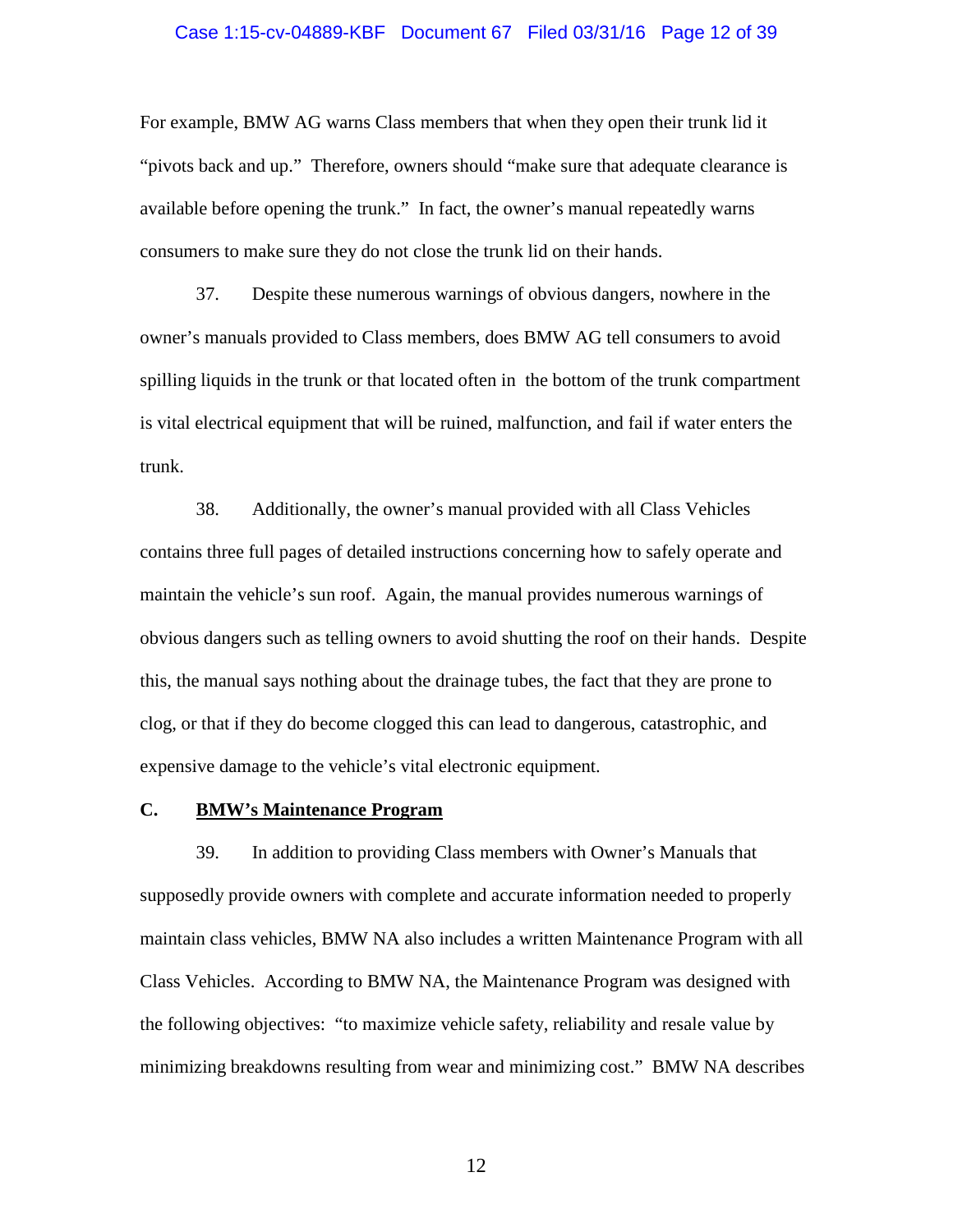#### Case 1:15-cv-04889-KBF Document 67 Filed 03/31/16 Page 13 of 39

the Maintenance Program provided with Class Vehicles as a "benefit designed to help reduce the cost of ownership" and that following its maintenance recommendations will "help [Class members] maximize [their] satisfaction with [their] BMW, its longevity, and resale value."

40. The written Maintenance Program provided with each Class Vehicle provides a long list of things that Class members must do to their vehicles on a regular basis to maximize its "longevity and resale value." This list includes maintenance such as changing the oil, checking the brake pads, and changing vital fluids. The Program also provides a long list of inspections that should be performed to ensure that all aspects of the vehicles are operating properly. Those inspections include visual inspections of the headlights, flashers, seatbelts, windshield wipers, review mirrors, tires, etc.

41. Despite providing numerous details concerning how Class Vehicles should be maintained in order to ensure their longevity and resale value, nowhere in the written Maintenance Program does BMW NA warn consumers that critical electronic equipment in the vehicle is highly vulnerable to water damage or that the vehicles' sun roof drainage tubes can be easily clogged and lead to the damage of this vital equipment. In fact, nowhere in the maintenance program does BMW NA advise consumers about the existence of the drainage tubes, that they can become easily clogged with debris, or that they should be cleaned on a regular basis. As a result, all BMW owners are put at extreme risk of serious injury and/or damage to their vehicles.

#### **D. BMW's Warranty**

42. All Class Vehicles come with a New Vehicle Limited Warranty, extended limited warranty or Certified Pre-Owned Warranty (collectively, "BMW Warranty").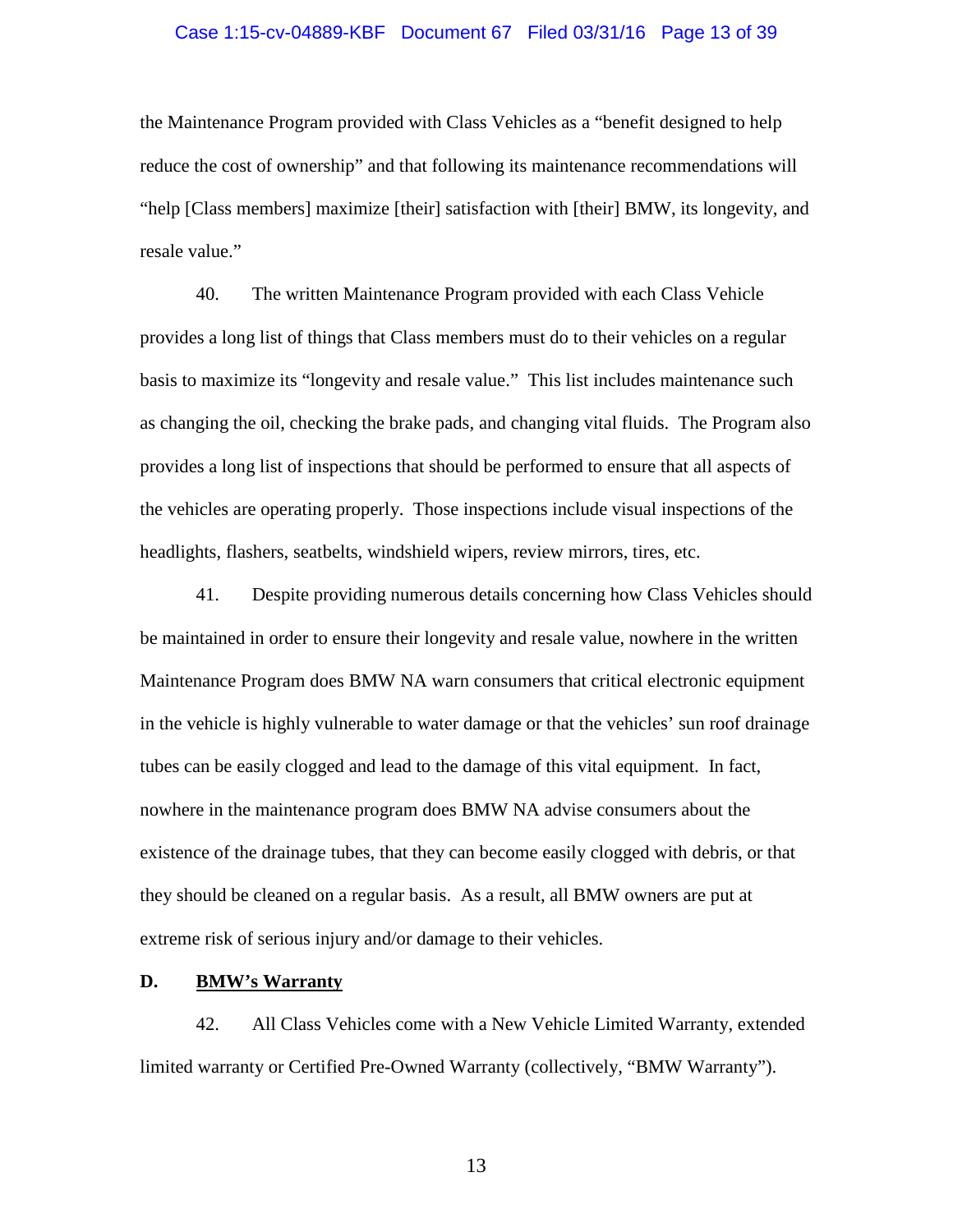## Case 1:15-cv-04889-KBF Document 67 Filed 03/31/16 Page 14 of 39

43. Under the BMW Warranty, BMW NA warrants all class vehicles "against defects in materials or workmanship." Vehicles that are found to have a defect will be repaired "without charge for parts or labor." BMW NA's Certified Pre-Owned Warranty also provides protection from defects in materials or workmanship and states that "[t]his broad coverage includes the following parts and systems . . . Electrical." The New Vehicle Limited Warranty expressly excludes damage to the vehicles caused by "lack of or improper maintenance" and damage caused by the "failure to maintain the vehicle properly in accordance with the instructions in the Owner's Manual . . . that result in the failure of any part of the vehicle." Similarly, the Certified Pre-Owned Warranty does not cover problems related to "[m]aintenance . . . ."

## **E. Defendants Conceal the Safety Defects from Their Customers and Refuse to Pay for Repairs**

44. On its website, BMW NA claims that it "prepare[s] [its] vehicles for the unexpected," and that its "quest for the next innovation" is "not just about greater power and more efficient performance. It's also about safety."

45. Despite BMW NA's safety claims, as described above, the Class Vehicles present a safety hazard and are unreasonably dangerous to consumers because of the danger of catastrophic electrical system failure or fire hazards as a result of the vulnerable location of its key electrical components. As a result, the vehicles are unsafe to drive.

46. Even though Defendants knew that the location of its key electrical components would subject them to catastrophic failure, potential fire hazards, and legitimately compromise driver and passenger safety, it failed to warn consumers about this risk, and actively concealed it.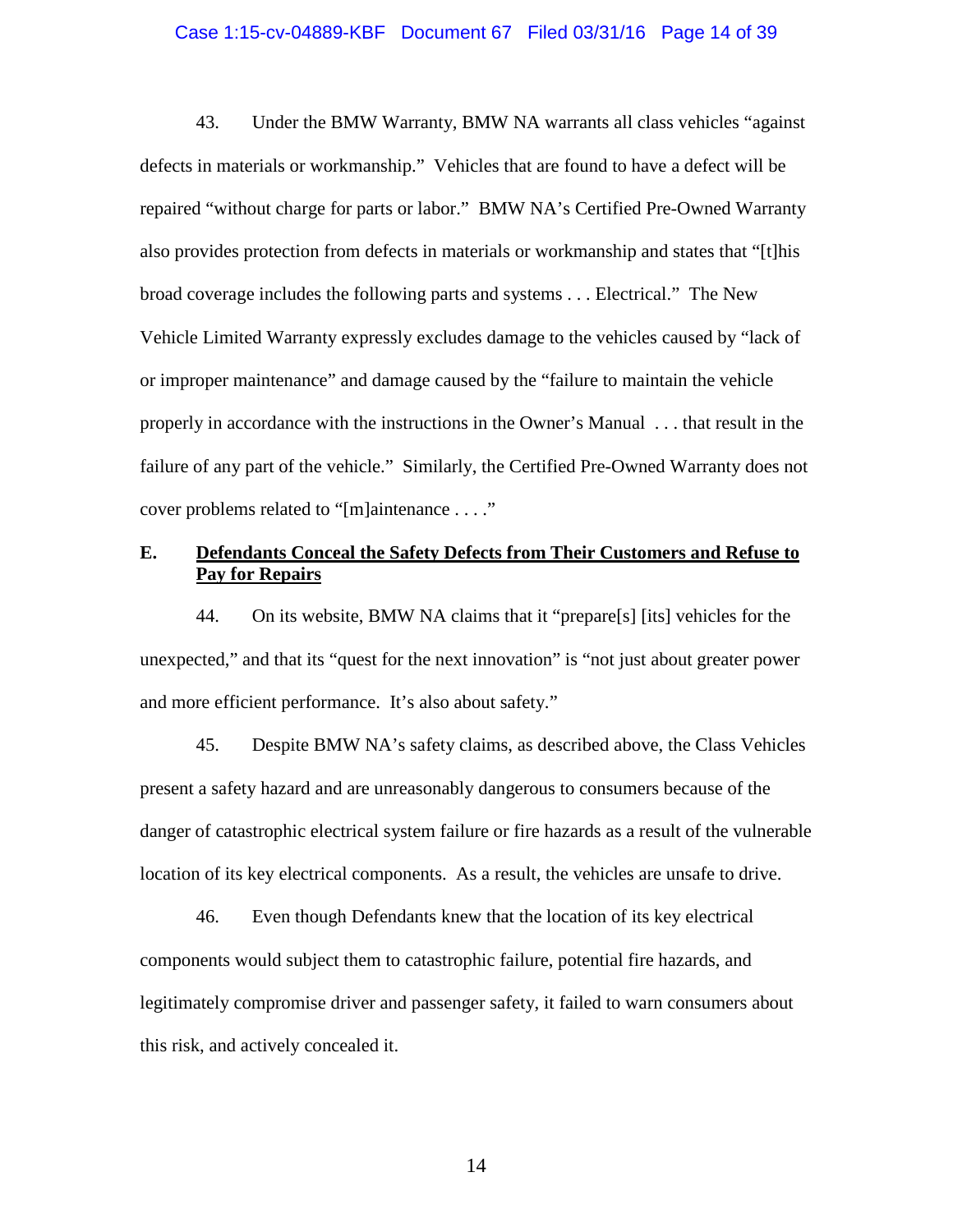#### Case 1:15-cv-04889-KBF Document 67 Filed 03/31/16 Page 15 of 39

47. The existence of the Class Vehicles' defects would be considered material by a reasonable consumer deciding whether to purchase a vehicle. Had Plaintiff and the Class members known that the Class Vehicles contained the defects alleged therein, they would not have purchased or leased the Class Vehicles.

48. Reasonable consumers, like Plaintiff and the Class members, expect and assume that a vehicle's electronic component parts are safe and would not be placed in a position where they would be exposed readily and easily to water. Plaintiff and Class members would also be reasonable in assuming that Defendants would not design, manufacture, distribute, supply, market, advertise, sell or lease vehicles with known safety defects, and would disclose any defects to consumers when it learns of them. Further, Plaintiff and Class members would also be reasonable in assuming that Defendants would not fail to disclose the defects, persistently deny the defects, and charge thousands of dollars to repair the defects.

49. When water infiltrates sensitive electronic components and attendant wiring often located in the lowest point of the trunk compartment of Class Vehicles, the components and wiring corrode, short, malfunction, and cause the vehicles to fail. Consumers have described these defects as an "electronics swimming pool" and "puddl[ing]" in the spare tire compartment where, undetectable to consumers, the vehicles' electronic modules and other electrical components are located. Such "pooling," "puddling" and water infiltration is a serious safety issue.

50. Owners of the Class Vehicles filed complaints with NHTSA detailing the numerous electronic and safety issues that were caused as a result of the defects in at least 2008 and 2009, prior to when Plaintiff and members of the Class purchased or leased the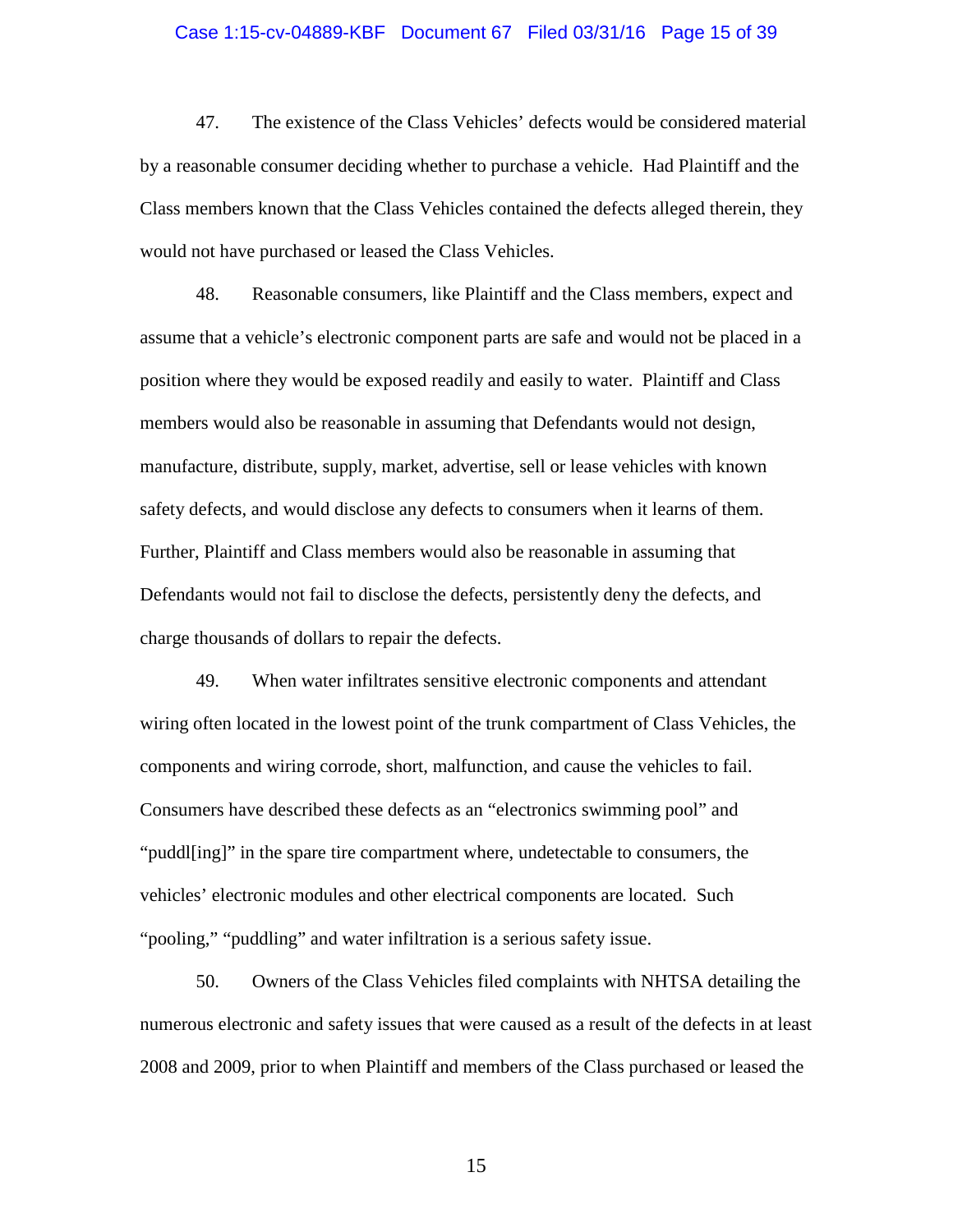## Case 1:15-cv-04889-KBF Document 67 Filed 03/31/16 Page 16 of 39

Class Vehicles. Such complaints further demonstrate Defendants' knowledge of the defects described herein. For example:

- NHTSA ID Number 10267870, filed May 6, 2009. "The sunroof drain clogged in my 2006 BMW 530 XI station wagon **causing water to pool in the car and short out the electrical system while I was driving**, which resulted in the loss of power to the dashboard including the speedometer. . . . My husband inspected the trunk where the water was pooling, while we waited for the tow truck, there were relay wires where the water was pooling and heat and [s]team coming from the area. . . ." (emphasis added).
- NHTSA ID Number 10233671, filed July 7, 2008. "If you carry liquids which spill in your trunk, the liquid can seep through and burn the wires, or **the car will stop running** (per service department), **which can cause an accident**. . .

. We took the car in. The service rep. called  $&$  asked me if I had spilled water in the trunk. I told him on [July 4, 2008] a water bottle spilled. He told me due to the water spill, the repair would not be covered under the warranty. He said that they ran tests and the wires were burnt. . . . **I was not warned the wires are down there & not to carry liquid in the trunk**. I asked if I could drive the car and he said no there is a possibility of the car shutting down when the wires are burned. I can't use the trunk for grocery shopping for fear that something will 'leak' and cause the wires to 'burn' again, creating a possible fire hazard. If there is no fire due to the burnt wires, there is the possibility of the car 'shutting down,' causing an accident which could cause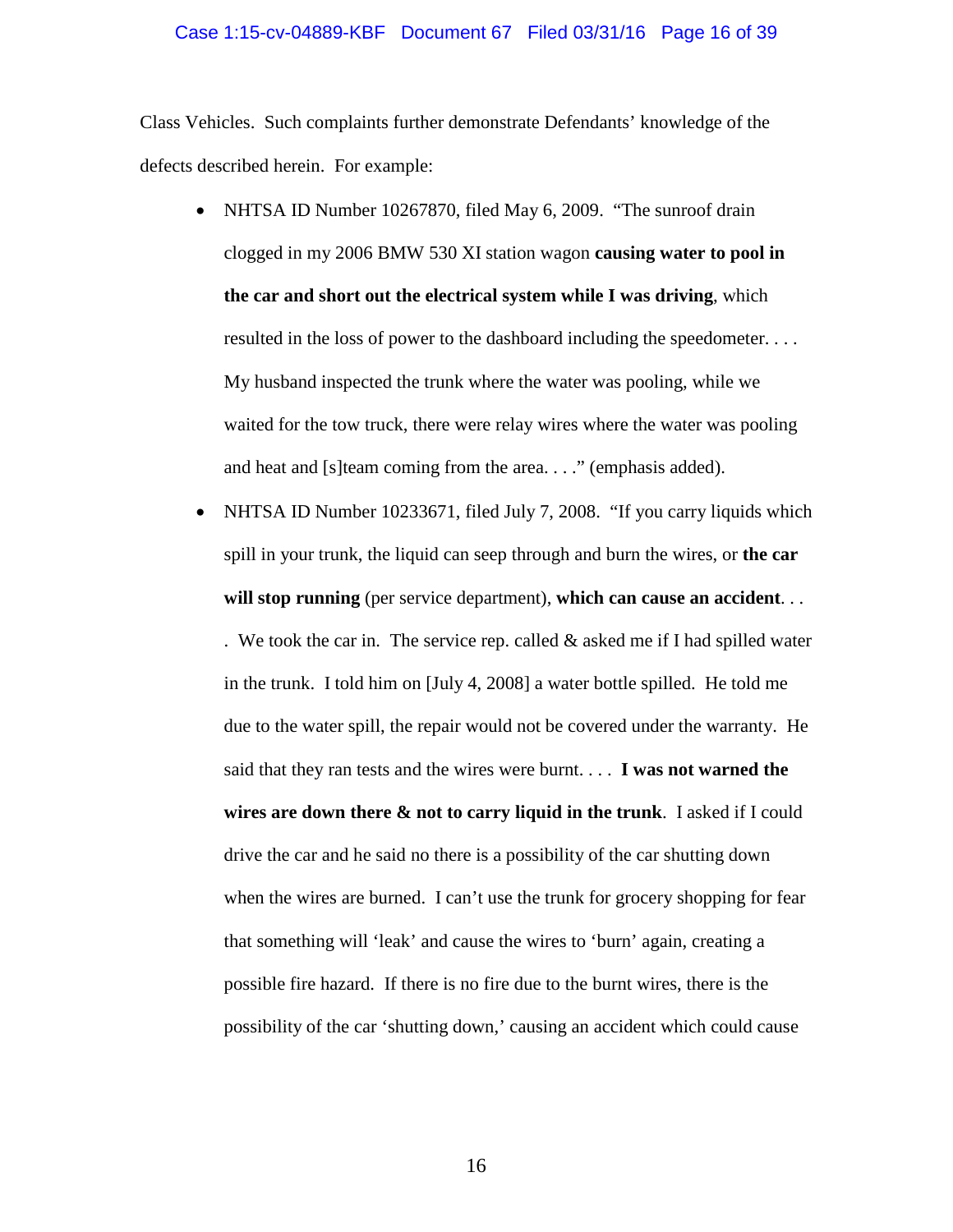injury to myself or another party. The general public should be warned the BMW trunk can't handle transporting liquid stored in containers. . . ."

51. Owners of the Class Vehicles also filed complaints on various forums dedicated to car safety describing their experiences with the defects' symptoms. For example:

- **"[F]ive minutes before entering the [ ] turnpike, my vehicle went into total electrical failure and my steering locked** . . . [I] had it towed to our local bmw dealer which found that the cassette on the panoramic sunroof to be defective . . . that caused a great deal of water to get into the vehicle and go under the spare tire in the rear where all the electrical is. [I] put a complaint into bmw of north America because a. the electrical should not be put under the spare tire where water could get in and b. I was about to get on the turnpike where the speed limit is 65 mph . . . there could have been a terrible accident. [I]t was [\$]2498 to fix the issue, bmw was willing to pay half and relocate all the electrical to a safer more dryer place . . . there should be a recall on this issue, **bmw needs to relocate the electrical components to a safer area than underneath the spare tire**." [sic]
- "The sunroof drain clogged . . . causing water to pool in the car and **short out the electrical system while I was driving** . . . the dealership tells me that it's a common problem . . . there were relay wires where the water was pooling and heat and steam coming from the area . . . I'm fairly sure that if we had left it much longer it could have caused a fire."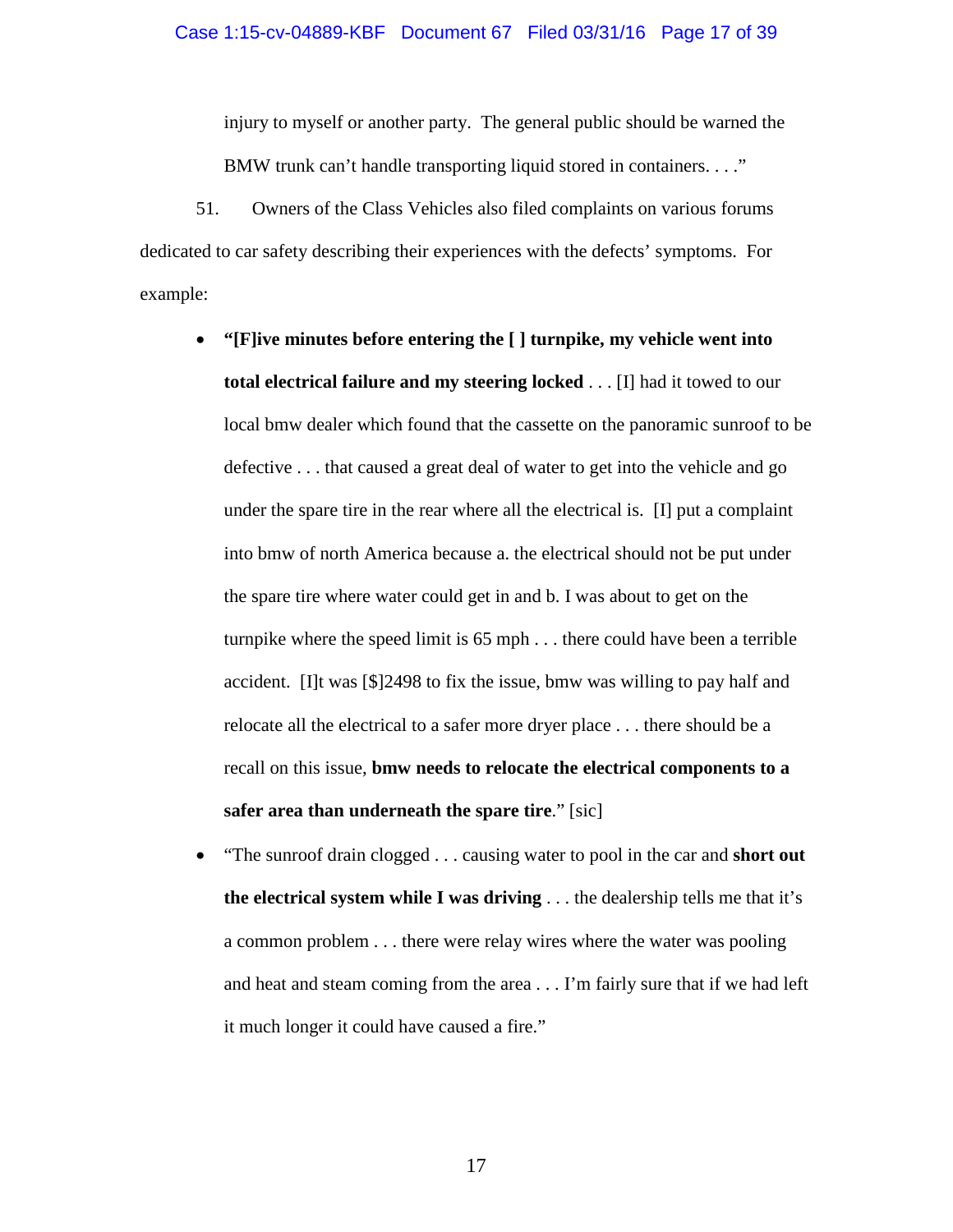• BMW Vehicle "suffered a complete electrical failure after the sunroof drainage system drained rain water into the compartments where . . . various . . . computer modules are stored . . . the car displayed two system malfunctions, followed shortly thereafter by the message 'Electronic system malfunction. Continued driving not possible" . . . The BMW dealer confirms that the sunroof drained rain water into the electronics compartments, shorting out at least four computer modules . . . certain system components, including an air bag control unit, showed evidence of a fire (presumably due to a short caused by the rain water) . . . ."

52. At all relevant times, Defendants expressly told Plaintiff and Class members that their Owner's Manuals and written Maintenance Program provided complete and accurate information concerning the risks associated with their vehicles and the maintenance that should be performed in order to ensure that the vehicle could be operated safely. Plaintiff and Class members relied on the accuracy and completeness of these vital written documents when deciding to purchase their vehicles. However, as described above, the Owner's Manual and Maintenance Program are incomplete and fail to provide vital information about known risks associated with the Class Vehicles.

53. Only after purchasing or leasing their vehicles were Plaintiff or Class members able to determine that the Class Vehicles are highly prone to interior flooding and the potential catastrophic failure of their electrical components. They learn this only after water floods their vehicle's trunks and causes extensive interior damage to the electronic components located in the trunk compartments of the vehicle, disrupting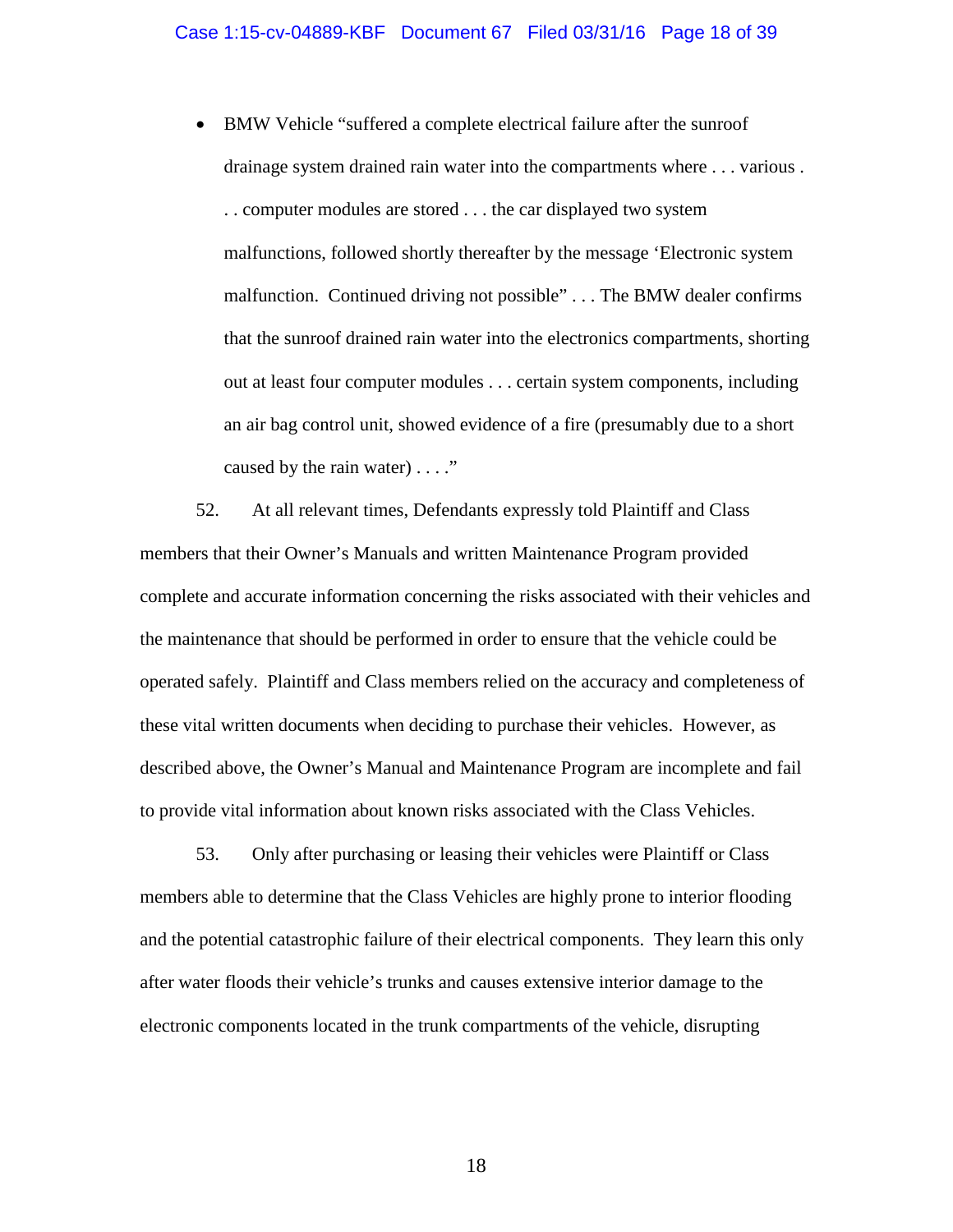#### Case 1:15-cv-04889-KBF Document 67 Filed 03/31/16 Page 19 of 39

operational use of the vehicle, and causing the car to undergo extensive and expensive repairs.

54. The cost to repair the defects described herein are exorbitant because consumers will be required to pay hundreds, if not thousands, of dollars to repair damage to the Class Vehicles' electrical systems and other damage that occurs as a result of flooding.

55. Moreover, the defects described herein materially impact the value of the Class Vehicles since few, if any, consumers would ever purchase a Class Vehicle knowing they are unsafe and prone to breakdown as a result of water damage.

56. If Plaintiff and Class members had known about the aforementioned design, manufacturing and/or materials defects and the danger posed by such defects at the time of sale or lease, Plaintiff and members of the Class would not have purchased or leased their vehicles and/or would have refused to pay for repairs that Defendants had a duty to provide without charge. As a result of their reliance on Defendants' omissions and/or material misrepresentations, owners and/or lessees of Defendants' vehicles, Class members have suffered ascertainable loss of money and/or property and/or loss in value of their vehicles.

57. Defendants had superior and exclusive knowledge of the defects and knew or should have known that the defects were not known or reasonably discoverable by Plaintiff and Class members before they purchased or leased the Class Vehicles.

58. Plaintiff is informed and believes and based thereon alleges that Defendants acquired their knowledge of the defects prior to the time Plaintiff purchased or leased the Class Vehicles at issue in this Complaint.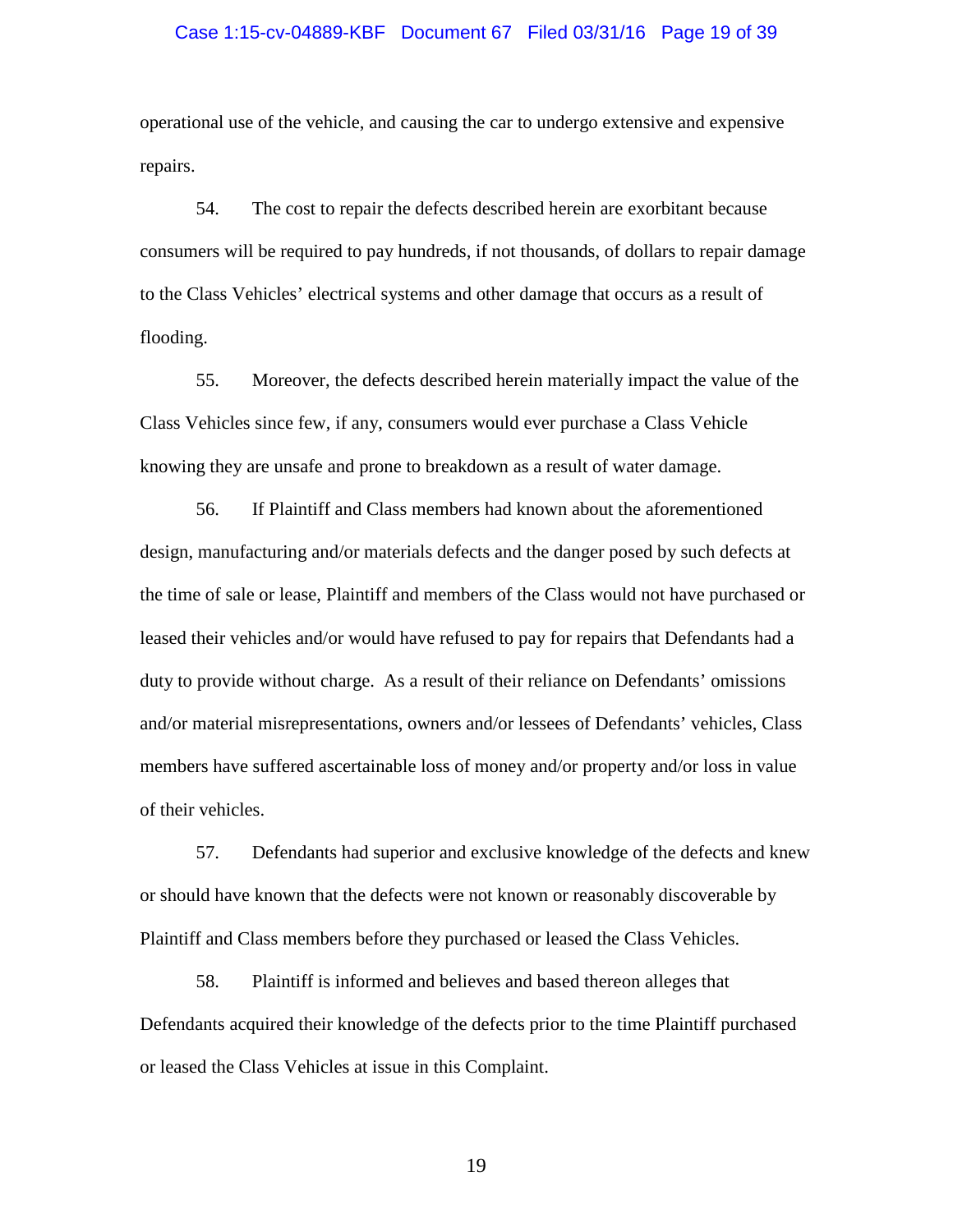#### Case 1:15-cv-04889-KBF Document 67 Filed 03/31/16 Page 20 of 39

59. Defendants knew that the location of the Class Vehicles' electrical components were defective. For example, BMW NA's service information bulletins, repair invoices, and other documents not generally available to consumers reveal that it was aware of water ingress problems into the trunk compartment and that such water ingress resulted in water damage to the electronic components located in the trunk compartment. Upon information and belief, Defendants also knew of these defects from numerous consumer complaints, warranty claims, and repair orders from BMW dealerships. Nevertheless, Defendants actively concealed and failed to disclose these defects to Plaintiff and the putative Class members at the time of purchase or lease and thereafter.

60. Defendants intentionally misrepresented, either affirmatively or by omission, that their vehicles were free from defects, and took no action to adequately warn or remedy the defects, but instead concealed, suppressed, and failed to disclose the potential damage that could be caused by such design, manufacturing and/or materials defects.

61. In fact, Defendants systematically, purposefully, and fraudulently concealed the defects and misled customers by telling them that any problems in connection with the defects were actually caused by customers' failure to maintain their vehicles properly and/or by "outside influences"—by claiming, for example, that the flooding in the trunk and electronic damage was not due to design, manufacturing and/or materials defects but rather due to the customer's failure to clean out the sun roof drain tubes and/or even telling Class members that such damage was merely due to weather.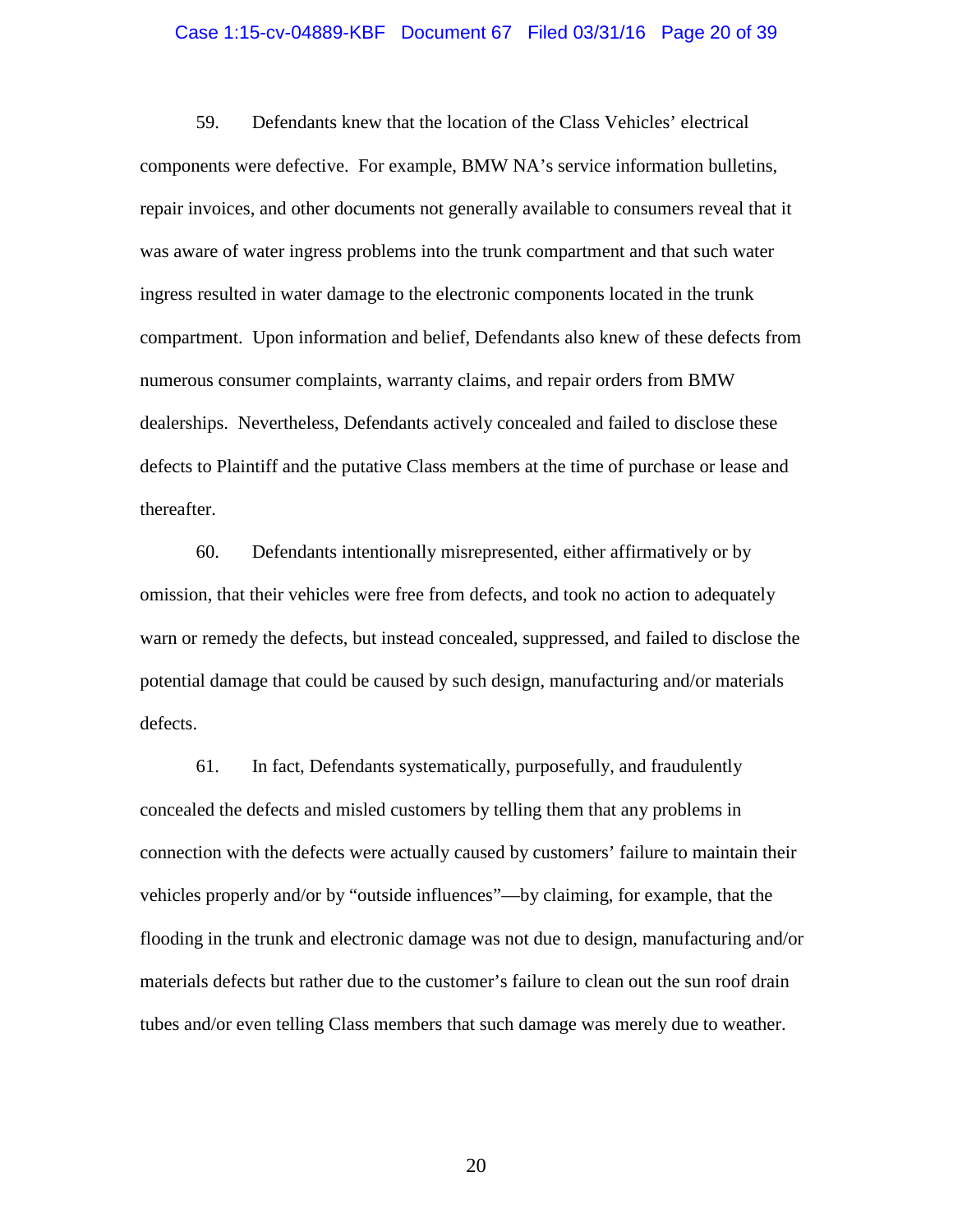#### Case 1:15-cv-04889-KBF Document 67 Filed 03/31/16 Page 21 of 39

62. Based upon information and belief, although BMW received valid warranty claims under the Class Vehicles' warranties or Certified Pre-Owned Warranties, it routinely denied them as part of their fraudulent concealment.

63. At no point do BMW AG's own maintenance or service manuals make reference to or provide any instruction on how customers can avoid having their drains clog, nor has BMW NA issued any Service Information Bulletins regarding the process of how such defective sunroof drains should be cleaned.

64. Despite their awareness and actual knowledge of the design, manufacturing and/or materials defects referenced herein and the attendant problems evidenced by, among other things, a great number of customer complaints, Defendants continue to fail to warn, or even mention, anything about the location of the Class Vehicles' electrical components or the flood-causing sunroof drain defects through their agents or in the owner's manual or any of their marketing materials.

65. Defendants knew that the defective Class Vehicles were causing substantial problems for the putative Class members; however, upon information and belief, Defendants have systematically refused to pay for repairs required to putative Class members' vehicles caused by the uniform defects described herein.

66. While the damages are caused by Defendants' design, manufacturing and/or materials defects in Class Vehicles and while numerous customers have requested that Defendants remedy and/or address the defects and the resulting flooding problems at Defendants' own expense, Defendants and their agents have failed and/or refused to do so.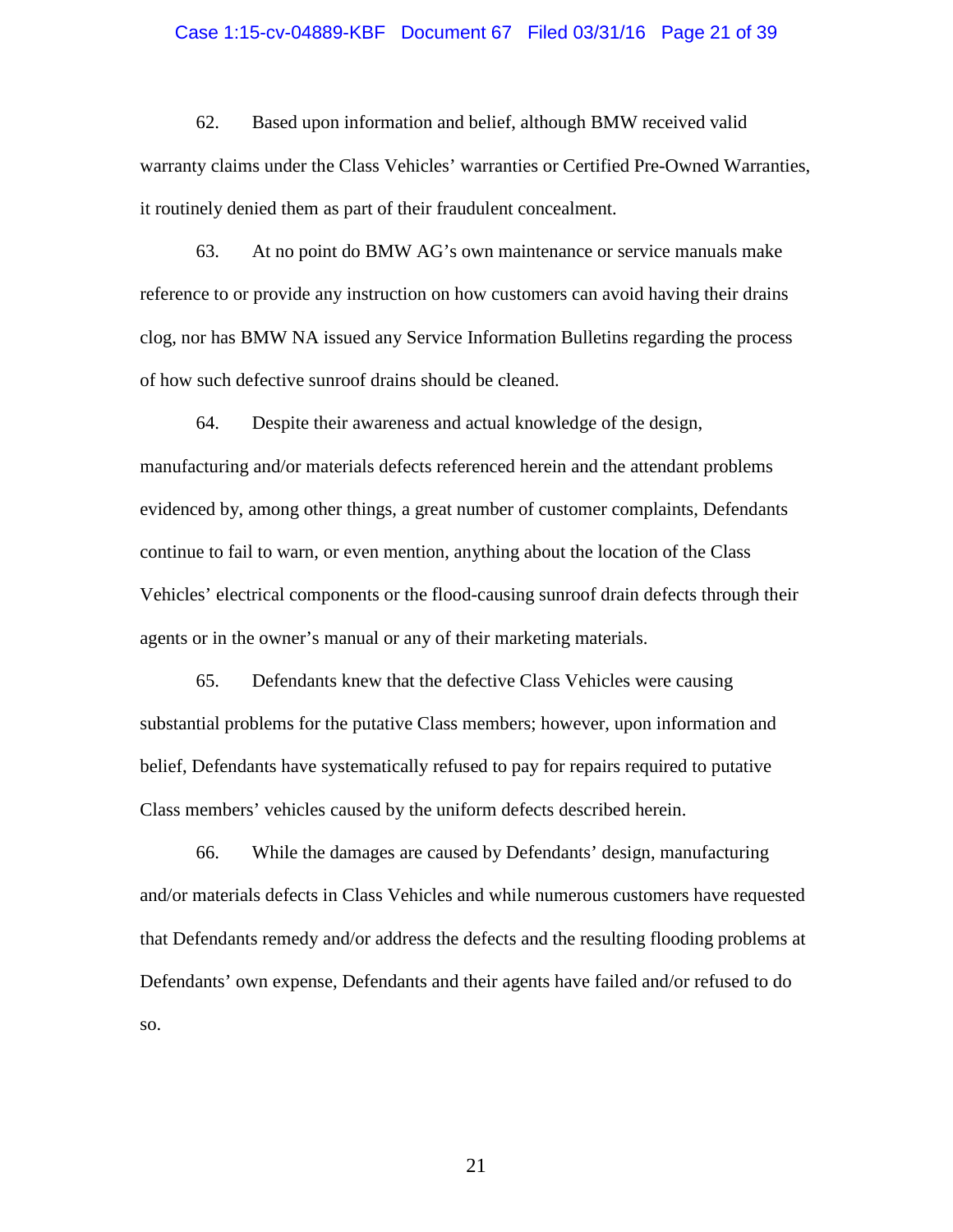#### Case 1:15-cv-04889-KBF Document 67 Filed 03/31/16 Page 22 of 39

67. To date, Defendants have failed to warn or inform their customers of the known defects, and actively concealed these defects from consumers and Plaintiff and other Class members.

68. At the same time, unknown to most (if not all) Class members, BMW NA issued service bulletins to its authorized service technicians—warning them of the defects and that certain repairs to the Class Vehicles may ameliorate the issues created by BMW's choice to place vital electronics often in the lowest point of the Class Vehicles. For example, the service bulletins advise authorized service technicians that they may relocate the electronic components often from the lowest point in the trunk to a higher point in the trunk that would not subject the electronic components to damage caused by leaks and standing water through ordinary and expected use of the vehicles. Service centers are also required to install a warning label advising consumers to avoid spilling liquids in the trunk of the vehicle.

69. Despite issuing service bulletins on this issue since 2004, and being on notice of the defects from numerous consumer complaints, dealership repair orders, warranty claims, NHTSA complaints, and other sources, Defendants have not recalled the Class Vehicles to repair the defects, have not offered all of their customers a suitable repair, modification, or replacement of the defective components free of charge, and have not offered to reimburse the Class members who incurred costs relating to flooding and the subsequent damage and failure of the electronic component parts located in the Class Vehicles' trunks.

70. As a result of Defendants' conduct alleged herein, Plaintiff and Class members have been harmed and have suffered actual damages in that the electronic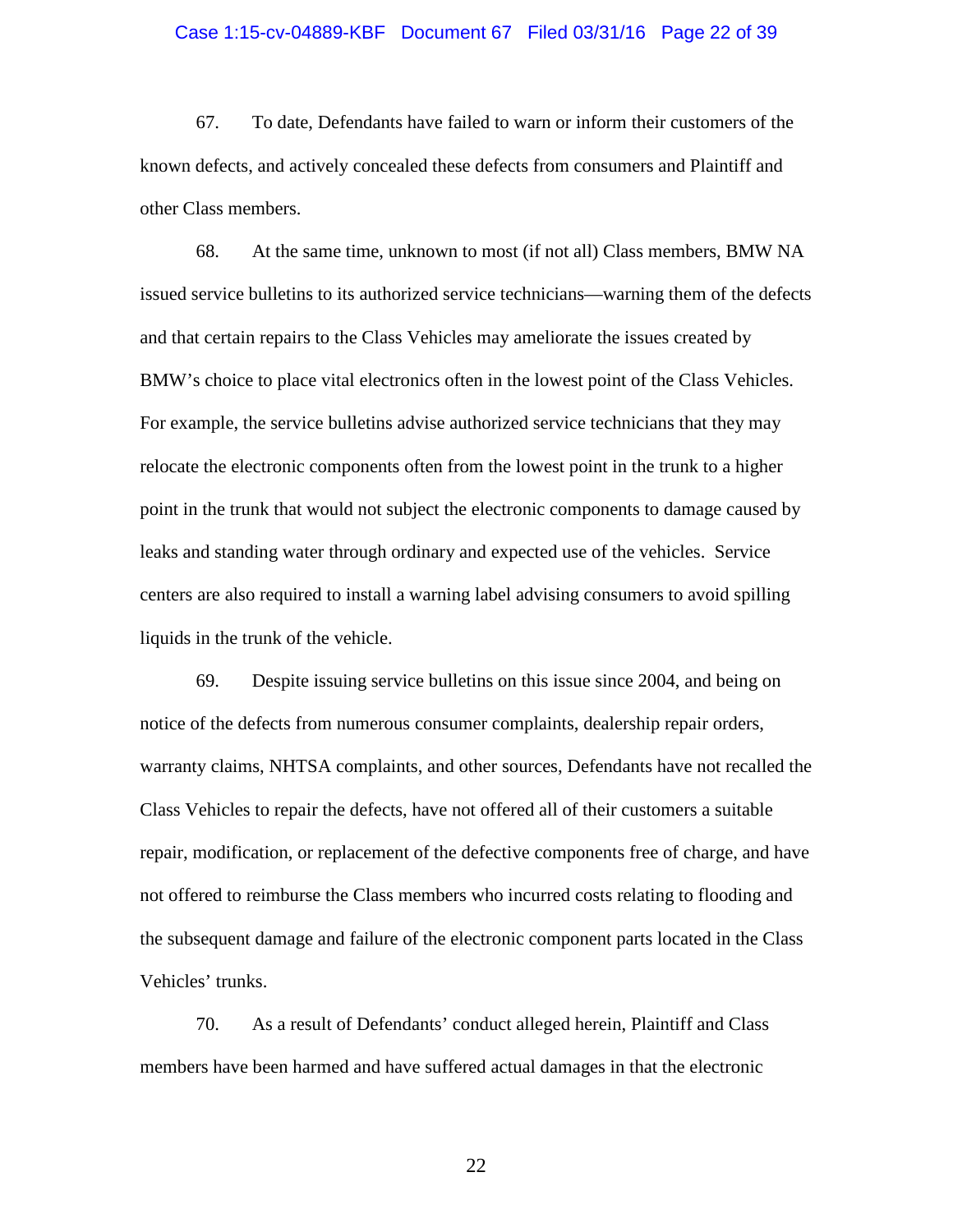## Case 1:15-cv-04889-KBF Document 67 Filed 03/31/16 Page 23 of 39

component parts located in the Class Vehicles' trunks are experiencing continuous and progressive failure problems, and will continue to fail before their expected useful life has run.

## **TOLLING OF THE STATUTE OF LIMITATIONS**

71. Since the defects in the design, manufacture or materials of the Class Vehicles cannot be detected until the defects manifest, Plaintiff and the Class members were not reasonably able to discover the problem until after purchasing or leasing the Class Vehicles, despite the exercise of due diligence.

72. Plaintiff and the Class members had no realistic ability to discern the Class Vehicles' defects until after water collected in the trunk near the electrical components of the Class Vehicles. In addition, despite their due diligence, Plaintiff and the Class members could not reasonably have been expected to learn or discover that they were deceived and that material information concerning the vulnerability of the trunk's electrical components was concealed from them until after the manifestation of the failure. Therefore, the discovery rule is applicable to the claims asserted by Plaintiff and the Class members.

73. Moreover, Defendants are under a continuous duty to disclose to the Plaintiff and the Class members the true character, quality, and nature of the Class Vehicles and to disclose the existence of any defects. Defendants knowingly, affirmatively, wrongfully, and/or actively concealed the true character, quality, and nature of the defects at issue. Furthermore, Plaintiff reasonably relied upon Defendants' knowing, affirmative, wrongful, and/or active concealment. Based on the foregoing,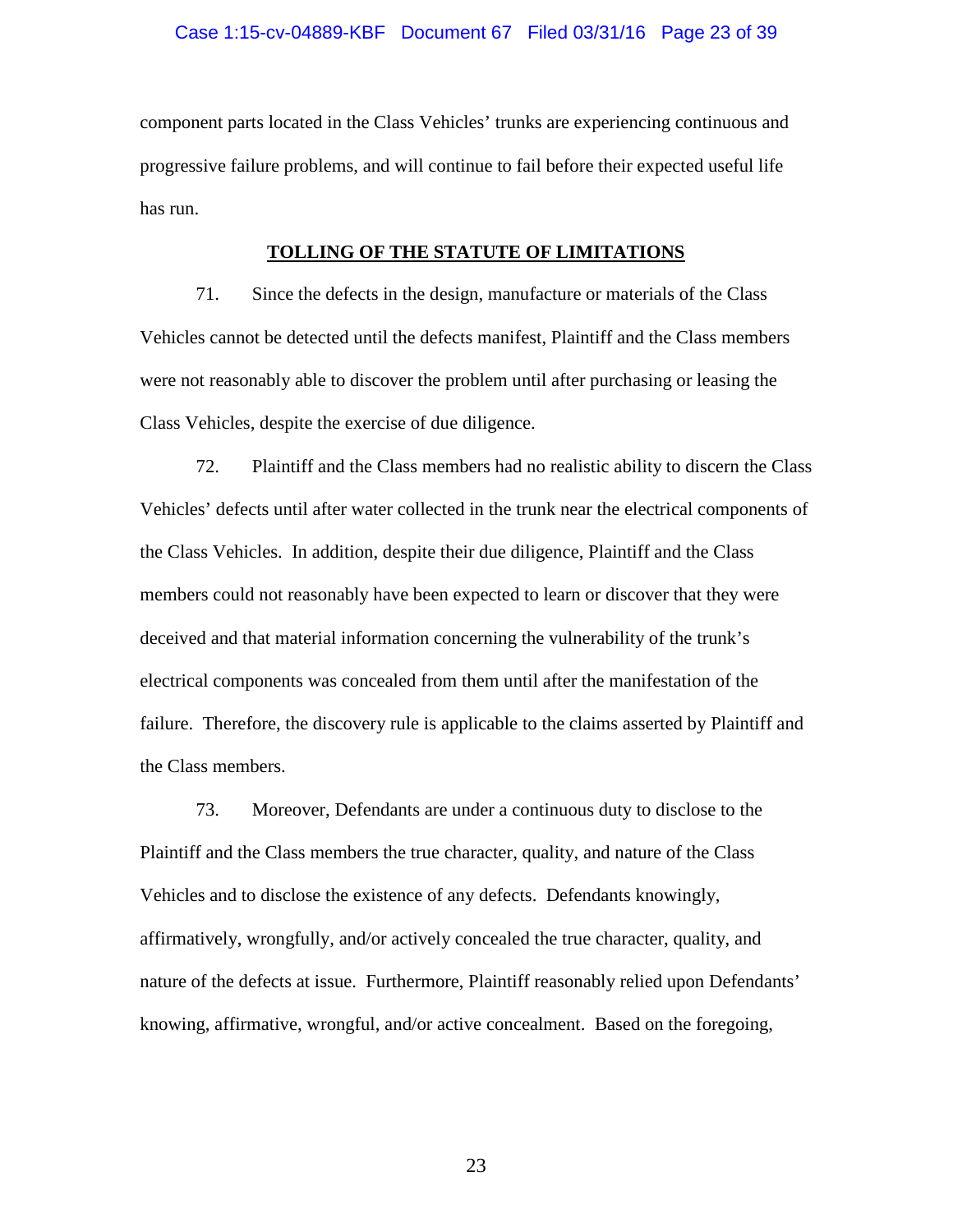## Case 1:15-cv-04889-KBF Document 67 Filed 03/31/16 Page 24 of 39

Defendants are estopped from relying on any statutes of limitation in defense of this action.

74. The causes of action alleged herein did or will accrue only upon discovery of the defects referenced herein, Defendants' refusal to cover the repairs of the Class Vehicles, and Defendants' fraudulent concealment of the defects. Plaintiff and Class members did not discover and could not have discovered through the exercise of reasonable diligence the true nature of the defects.

## **CLASS ACTION ALLEGATIONS**

75. Plaintiff brings this action both individually and as a class action pursuant to Fed. R. Civ. P. 23(a), 23(b)(2), and 23(b)(3) against Defendants on his own behalf and on behalf of the Class defined below.

76. Plaintiff brings this class action on behalf of himself and the following proposed Class:

All persons who purchased or leased any 2000-2008 BMW X5 series vehicles, 2004-2010 X3 series vehicles, and 2004-2010 5 series vehicles in New York.

77. Subject to additional information obtained through further investigation and discovery, the foregoing definitions of the Class may be expanded or narrowed by amendment or amended complaint. Specifically excluded from the proposed Class are Defendants, their officers, directors, agents, trustees, parents, children, corporations, trusts, representatives, employees, principals, servants, partners, joint venturers, or entities controlled by Defendants, and their heirs, successors, assigns, or other persons or entities related to or affiliated with Defendants and/or their officers and/or directors, or any of them; the Judge assigned to this action, and any member of the Judge's immediate family.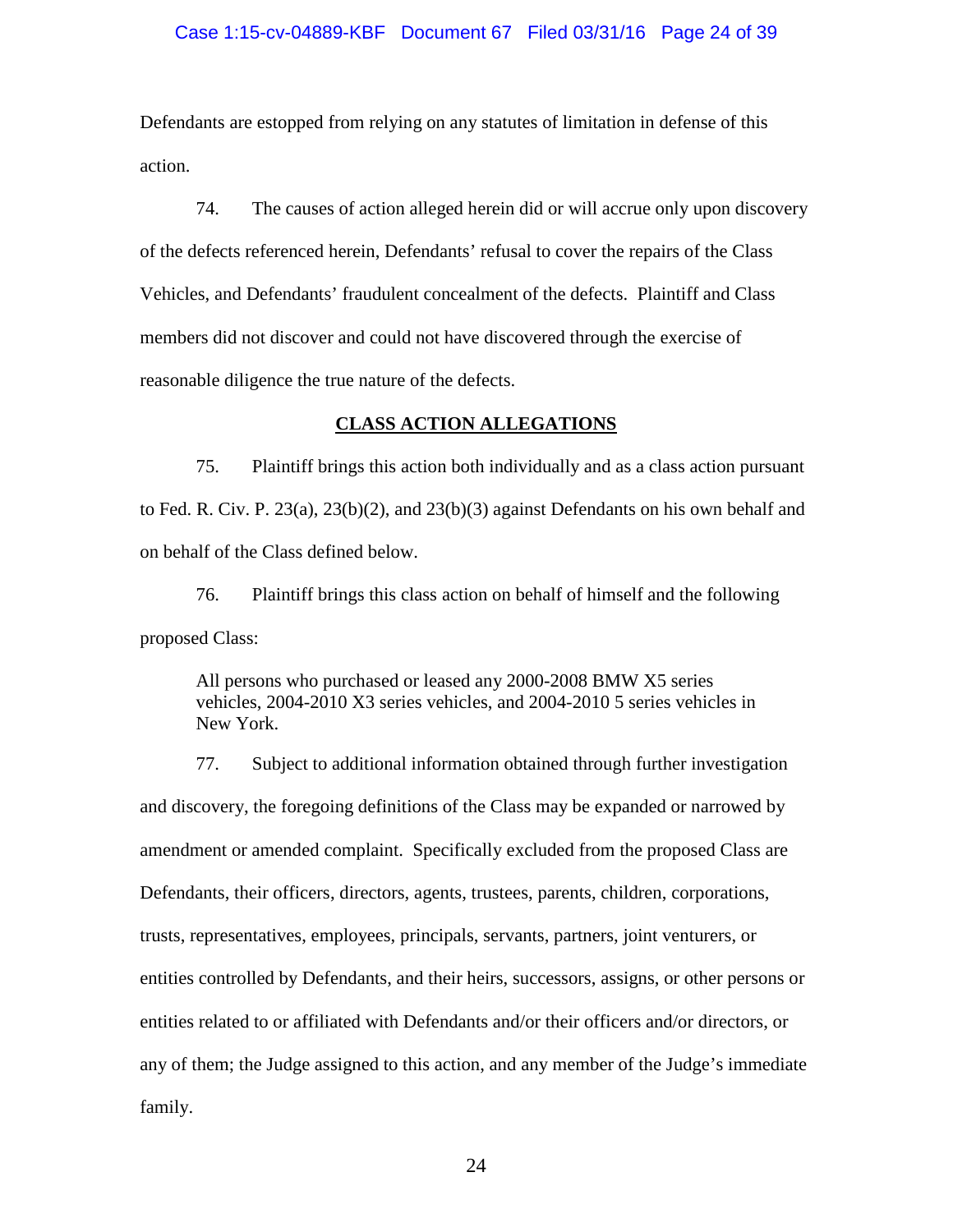#### Case 1:15-cv-04889-KBF Document 67 Filed 03/31/16 Page 25 of 39

78. Numerosity. Though the exact number and identity of Class members is not presently known, they can be identified in Defendants' records through coordinated discovery pursuant to this class action. Plaintiff believes that hundreds of thousands of BMW vehicles equipped with the electronic components defectively located in the trunk have been sold or leased in the United States, including in the State of New York.

79. Existence and predominance of common questions. Common questions of fact and law predominate over any questions affecting only individual members of the Class. The predominating common or class-wide questions of fact include the following:

- a. Whether the Class Vehicles designed and manufactured by BMW AG, supplied, distributed, marketed and advertised and sold by BMW NA contained material defects and posed a safety risk to consumers;
- b. Whether the Class Vehicles' Owner's Manuals, written Maintenance Program, and product labeling sufficiently warn consumers about the dangers associated with the Class Vehicles;
- c. Whether BMW AG's inadequate maintenance recommendations cause significant safety risks or additional damage to the Class Vehicles;
- d. Whether Defendants knew or should have known of the defects prior to distributing Class Vehicles to Plaintiff and Class members;
- e. Whether Defendants knowingly failed to disclose and warn of the electronic component placement defects with the intent that others rely upon such concealment, suppression, or omission;
- f. Whether Plaintiff and Class members are entitled to entry of final injunctive relief compelling Defendants to notify consumers, inspect and,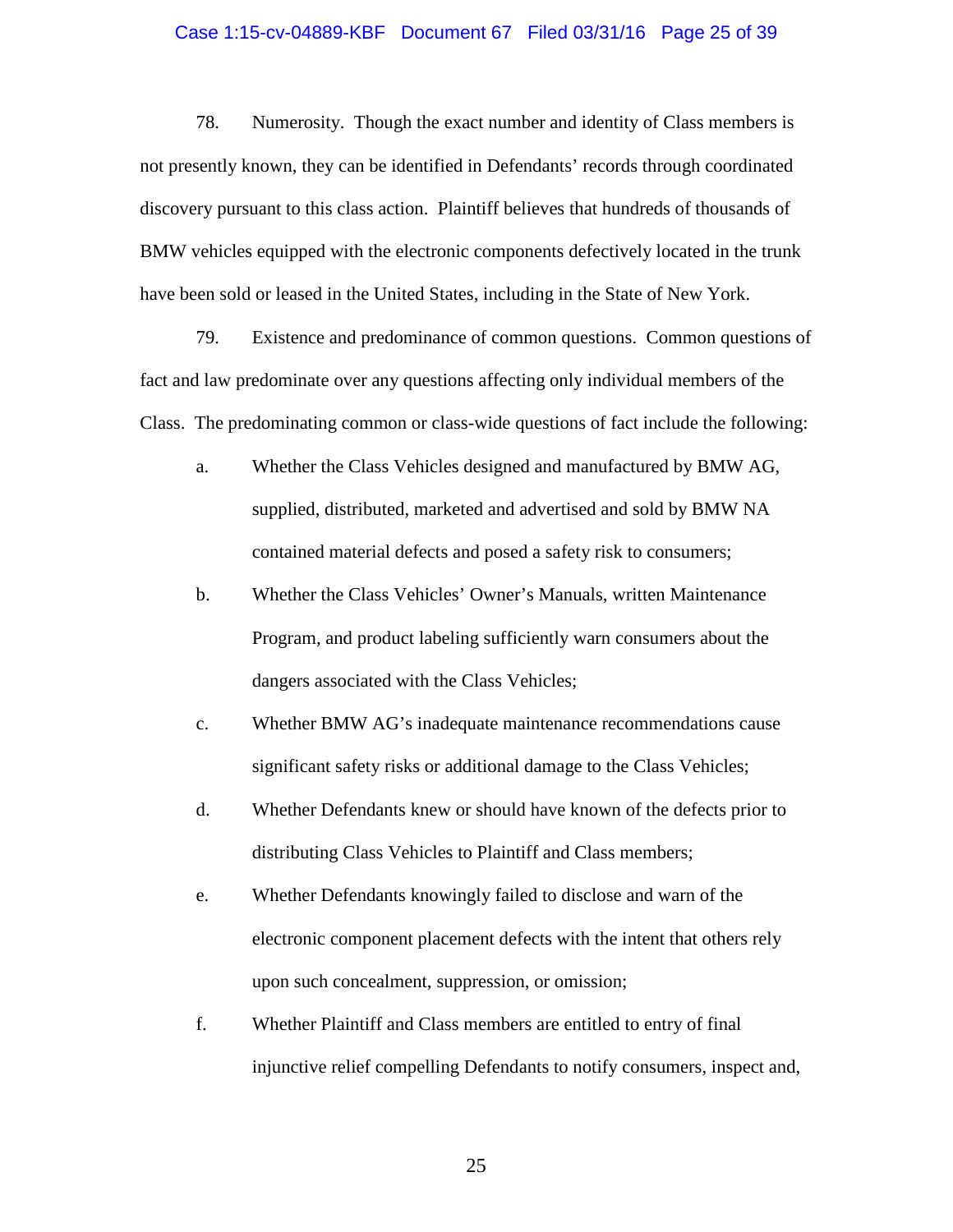as necessary, effectively repair and/or replace the electronic component defects referenced herein;

- g. Whether Plaintiff and Class members are entitled to entry of final injunctive relief compelling Defendants to fully and adequately inform consumers of the electronic component placement and/or inadequate maintenance recommendations;
- h. Whether Defendants had a duty to disclose to their consumers material facts concerning the serious problems that would inevitably result from their defective placement of electronic component parts or defective materials used to make or house such electronic components or that such vehicles were not manufactured in accordance with intended specifications;
- i. Whether Defendants concealed the defects as well as the safety risk their vehicles posed to consumers;
- j. Whether the defects in the Class Vehicles subject the Class Vehicles to an unreasonable risk of failure;
- k. Whether the Class Vehicles are likely to pose a serious safety risk to consumers before the end of the Class Vehicles' reasonable expected lives;
- l. Whether Defendants should issue a maintenance directive on checking the sunroof drains for clogs as a part of its recommended scheduled maintenance service.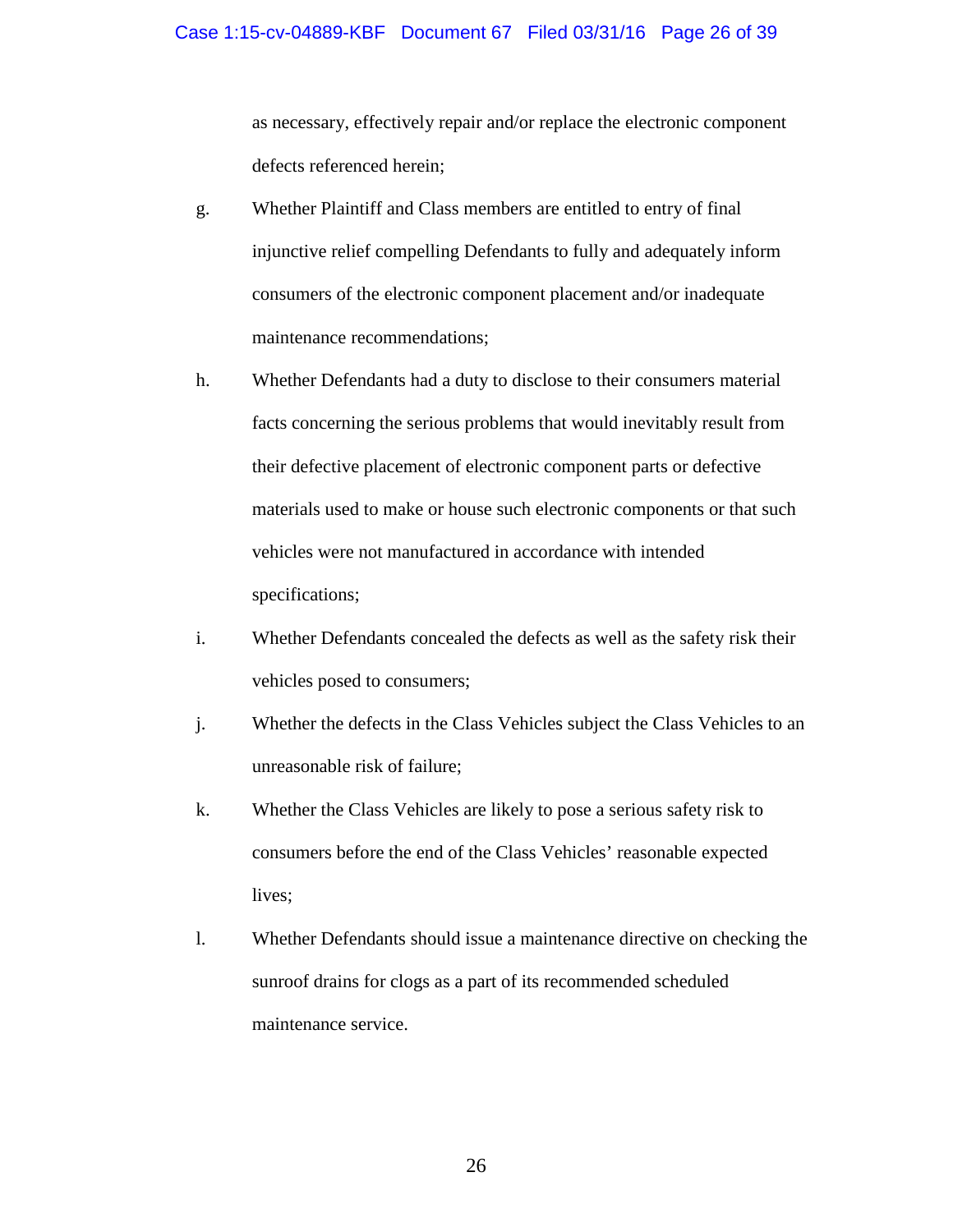- m. Whether Defendants omitted or concealed or failed to disclose material information regarding the defects in the Class Vehicles and the Class Vehicles' safety issues;
- n. Whether Defendants failed to warn consumers regarding the defects;
- o. Whether Defendants failed to warn consumers about the Class Vehicles' serious safety issues;
- p. Whether Defendants should be ordered to disgorge all or part of the profits they received from the sale of the defective Class Vehicles;
- q. Whether Plaintiff and Class members are entitled to damage, including compensatory, exemplary, and statutory damages, and the amount of such damages; and
- r. Whether Plaintiff and Class members are entitled to an award of reasonable attorneys' fees, pre-judgment interest, post-judgment interest, and costs.

80. Defendants' defenses, to the extent that any such defenses apply, are applicable generally to Plaintiff and the entire Class and are not distinguishable as to proposed Class members.

81. Typicality. Plaintiff's claims are typical of the claims of the Class members, as all Class members were and are similarly affected by Defendants' wrongful conduct complained of herein. Plaintiff and each of the Class members lease or leased and/or own or own BMW vehicles designed or manufactured with a defective placement of electronic component parts in the trunk of the Class Vehicles, which are subject to catastrophic failure due to their placement in a vulnerable position.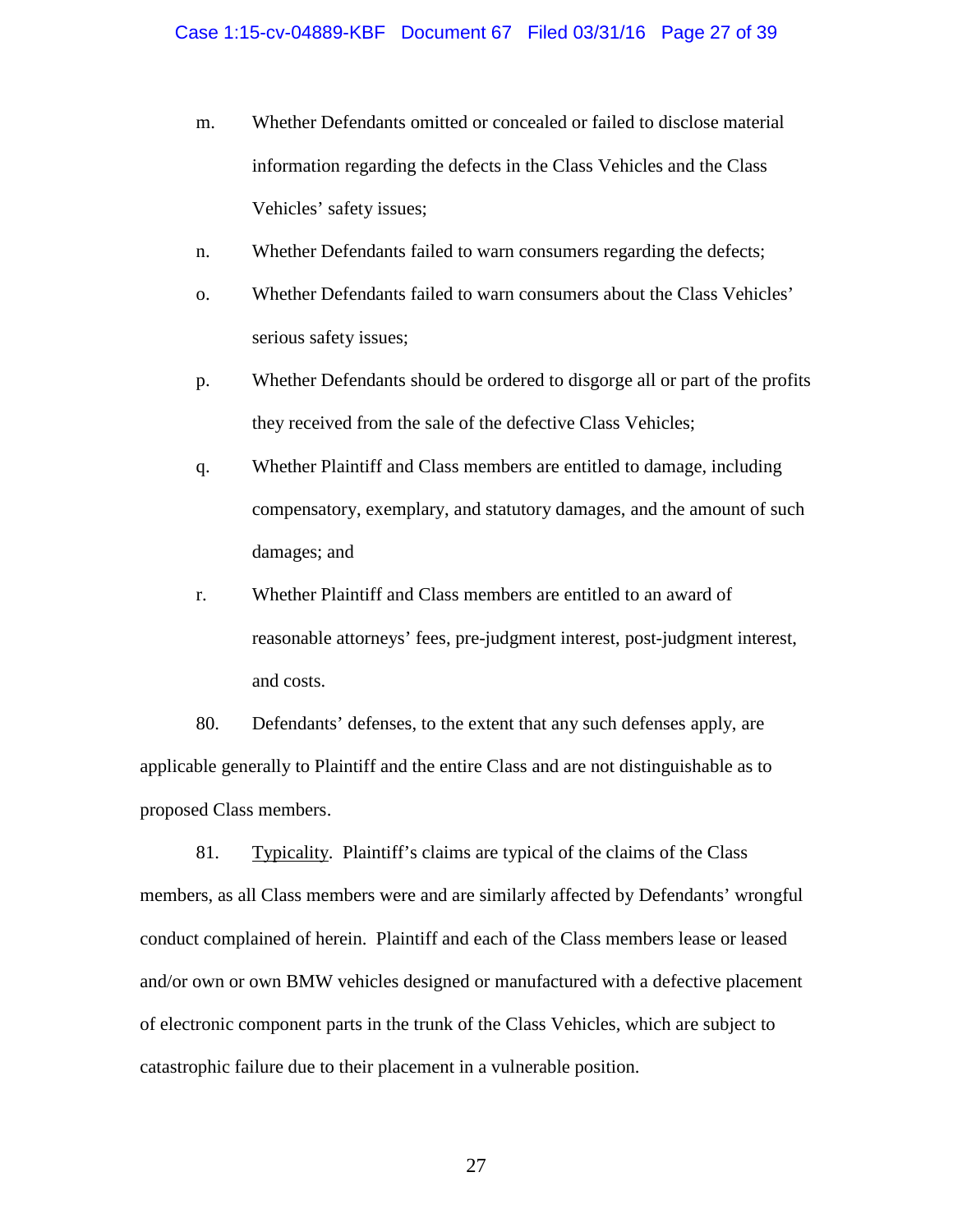#### Case 1:15-cv-04889-KBF Document 67 Filed 03/31/16 Page 28 of 39

82. Adequacy. Plaintiff is an adequate representative of the Class because his interests do not conflict with the interests of the Class members he seeks to represent. Plaintiff has retained counsel highly experienced in the prosecution of complex class action litigation, and Plaintiff intends to prosecute this action vigorously. Plaintiff and his counsel will fairly and adequately protect the interests of all members of the Class.

83. Superiority. A class action is superior to any other methods available for both fair and efficient adjudication of the rights of each class member. Joinder of individual Class members is impracticable. Individual litigation would be unnecessarily costly and burdensome and would deter individual claims. To process individual cases would increase both the expenses and the delay not only to Class members, but also to Defendants and the Court. In contrast, a class action in this matter will avoid case management difficulties and provide multiple benefits to the litigating parties, including efficiency, economy of scale, unitary adjudication with consistent results and equal protection of the rights of each class member, all by way of the comprehensive and efficient supervision of the litigation by a single court.

84. The Class may be certified because:

a. The prosecution of separate actions by individual Class members would create a risk of inconsistent or varying adjudications with respect to individual members of the proposed Class that would establish incompatible standards of conduct for Defendants;

b. The prosecution of separate actions by individual Class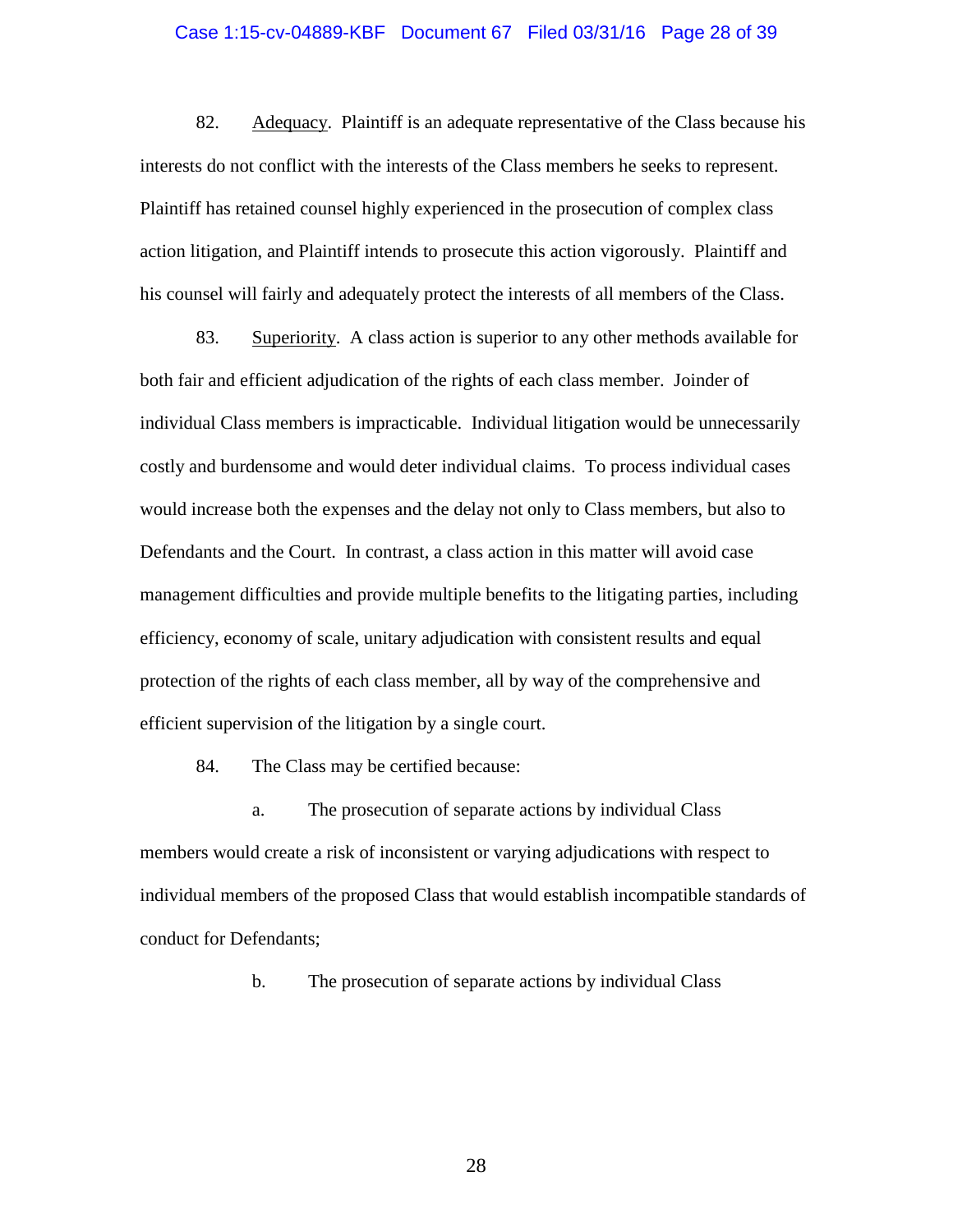## Case 1:15-cv-04889-KBF Document 67 Filed 03/31/16 Page 29 of 39

members would create a risk of adjudications with respect to them which would, as a practical matter, be dispositive of the interests of other Class members not parties to the adjudications, or substantially impair or impede their ability to protect their interests; and

c. Defendants have acted or refused to act on grounds generally applicable to the Class members, thereby making appropriate final and injunctive relief with respect to Class members as a whole.

## **FIRST CLAIM FOR RELIEF (For Fraudulent Concealment)**

85. Plaintiff re-alleges and incorporates the preceding paragraphs as if fully set forth herein.

86. As set forth more fully above, at all relevant times, including as early as 2004, Defendants knew (e.g., through issuance of service bulletins to dealerships, customer complaints, warranty claims, and communications with BMW authorized service technicians) that the Class Vehicles that BMW AG designed and manufactured, and that BMW NA distributed, warranted, marketed and sold, would fail in advance of their anticipated useful life under ordinary use and conditions.

87. Although third parties (such as NHTSA) had information concerning BMW customer complaints about the defects as alleged herein, BMW did not supply these third parties with any internal documentation with regard to the defects as described herein—including testing, internal memoranda, and the rationale and decisions related to BMW's development and release of the SIBs with instructions to address the defects. The Defendants had exclusive access and control over the information related to the safety implications of the material defects described herein, and the development of the SIBs to address the potential safety issues posed by those defects.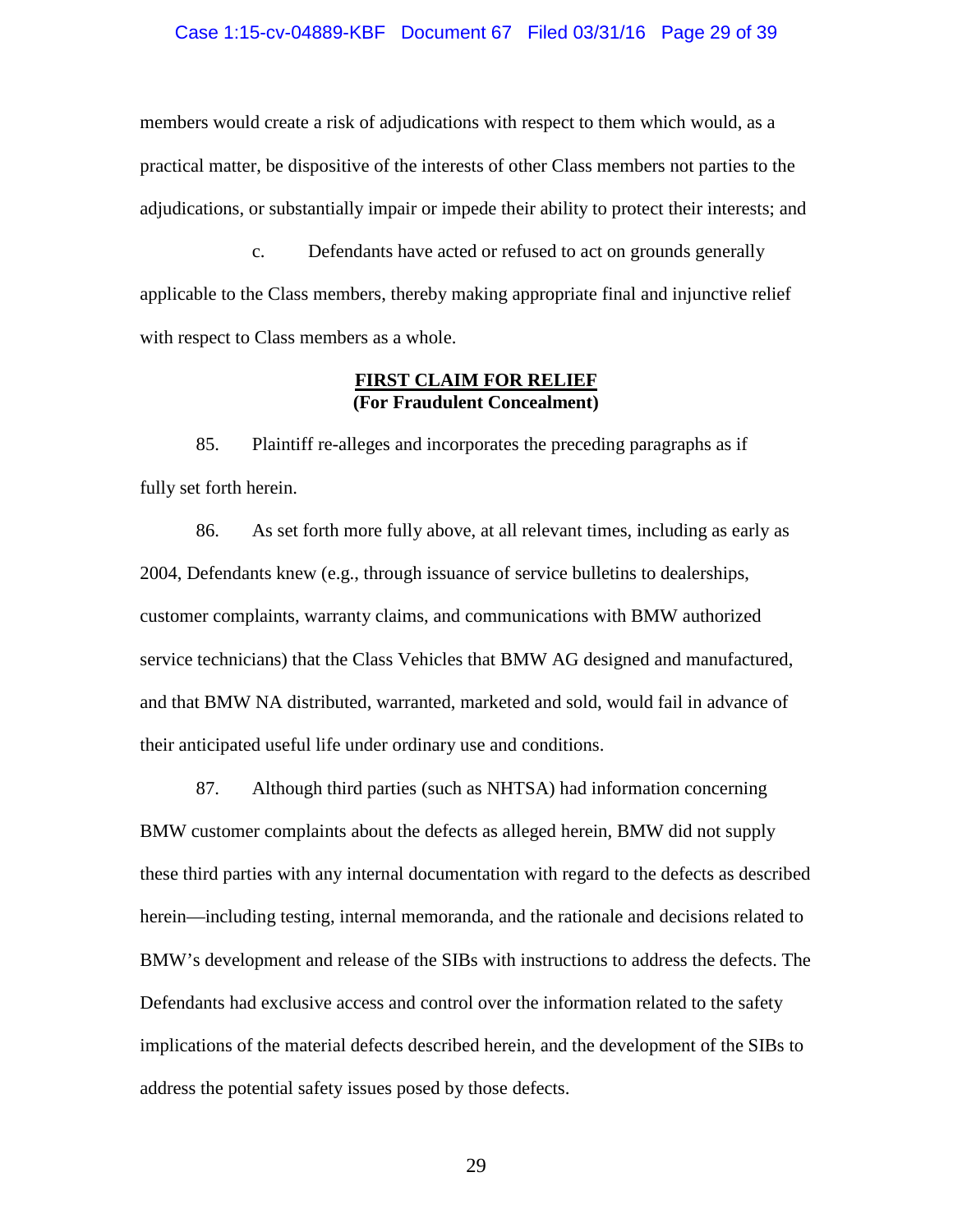#### Case 1:15-cv-04889-KBF Document 67 Filed 03/31/16 Page 30 of 39

88. Also as more thoroughly set forth above, Defendants knew that the defects posed a serious safety risk to Plaintiff and Class members, but purposefully concealed that information from them.

89. BMW also did not disclose testing or its rationale behind the SIBs developed to address the material defects described herein to Plaintiff and Class members, which would have alerted them about the potential safety risks posed by the defects.

90. Rather than inform Plaintiffs and Class members who experienced symptoms of the defects (such as loss of functionality of vital electronic component parts) and potential safety issues those defects pose, BMW released SIBs to only its authorized servicers and not to the Plaintiff and Class members.

91. The SIBs instructed authorized service technicians to perform certain repairs to the Class Vehicles, such as moving electronic components away from areas of the vehicles where they would be susceptible to moisture intrusion through the normal use of the vehicle.

92. BMW was aware that the trunks and luggage compartments of the Class Vehicles were susceptible to water intrusion due to the location of those compartments, the items typically transported in those compartments (such as groceries and liquids), and BMW's failure to give adequate instructions to clean sunroof drain tubes in its warranty and owner's manual materials.

93. Despite the foregoing, when BMW owners presented their Class Vehicles to BMW after experiencing symptoms of the defects, and if BMW authorized technicians followed the instructions in the SIBs to relocate the electronics away from areas that are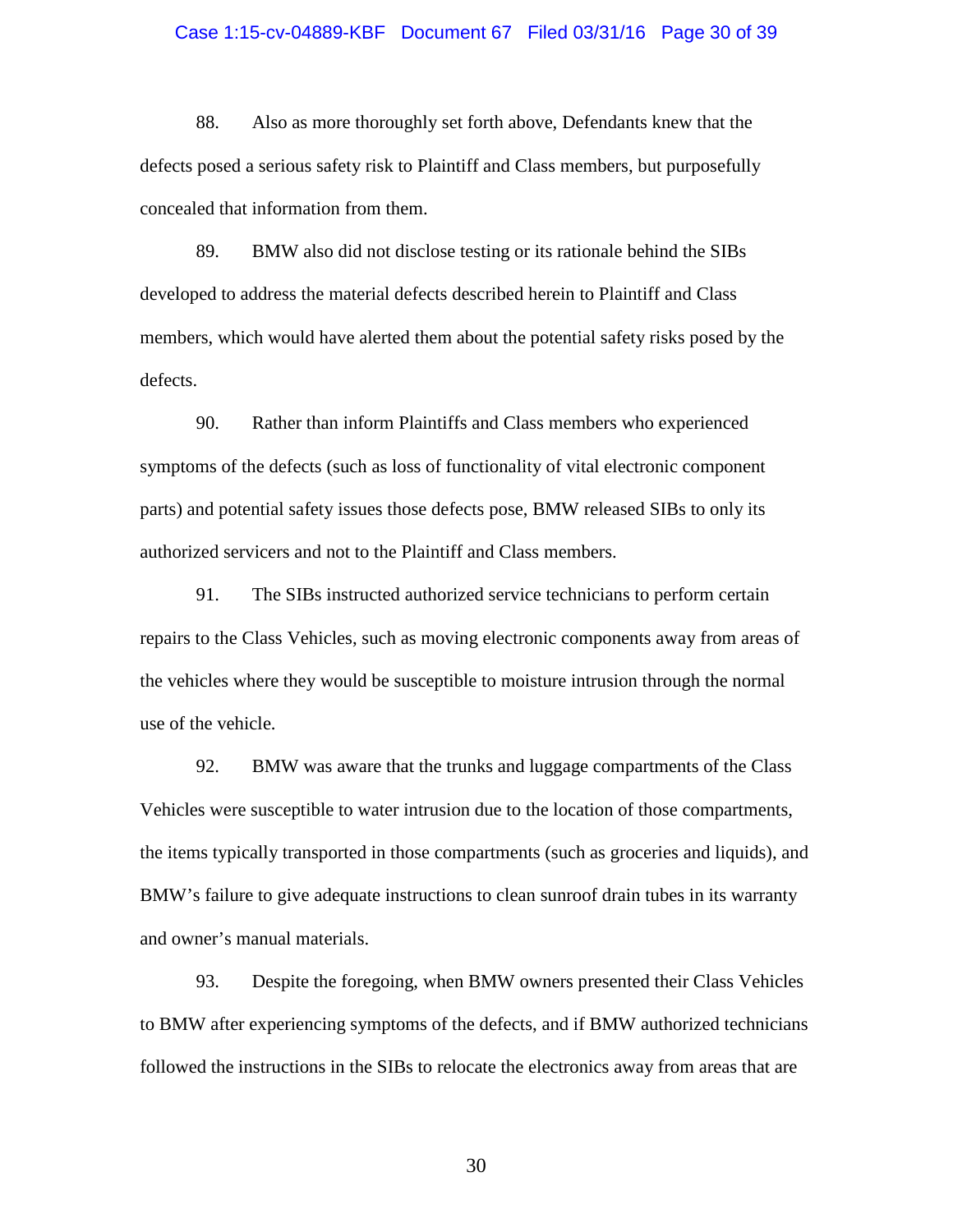#### Case 1:15-cv-04889-KBF Document 67 Filed 03/31/16 Page 31 of 39

susceptive to moisture, BMW charged the consumer for those repairs and engaged in a routine practice of placing blame on the owner or lessee of the Class Vehicle for damage to the electronic component parts even though the damage was caused by BMW's design of the Class Vehicles.

94. BMW engaged in this practice of charging consumers for repairs and placing the blame on them for damage to the electronic component parts (e.g., failing to clean sunroof drain tubes in accordance with instructions that did not exist in owner's manuals) so that it would not have to cover the cost of repairs to the Class Vehicles—in the case of Mr. Catalano, \$2,000.

95. BMW also engaged in the foregoing practice because, if it admitted that a design defect in the Class Vehicles posed a potential safety risk (instead of placing the blame on BMW owners or lessees for their foreseeable use and maintenance of the Class Vehicles), it would not be able to sell the Class Vehicles on the secondary market as "Certified Pre-Owned" without performing the repairs as described in the SIBs. As a result, BMW knowingly sold pre-owned Class Vehicles through its "Certified Pre-Owned" program containing material defects in the design and location of the electronic component parts in areas susceptible to moisture intrusion.

96. BMW further engaged in the foregoing practice as related to the sales and leases of new Class Vehicles because, if it admitted that a design defect in the Class Vehicles posed a potential safety risk (instead of placing the blame on BMW owners or lessees for their foreseeable use and maintenance of the Class Vehicles), it would need to perform the repairs on the new Class Vehicles prior to selling them, and incur the cost of those repairs.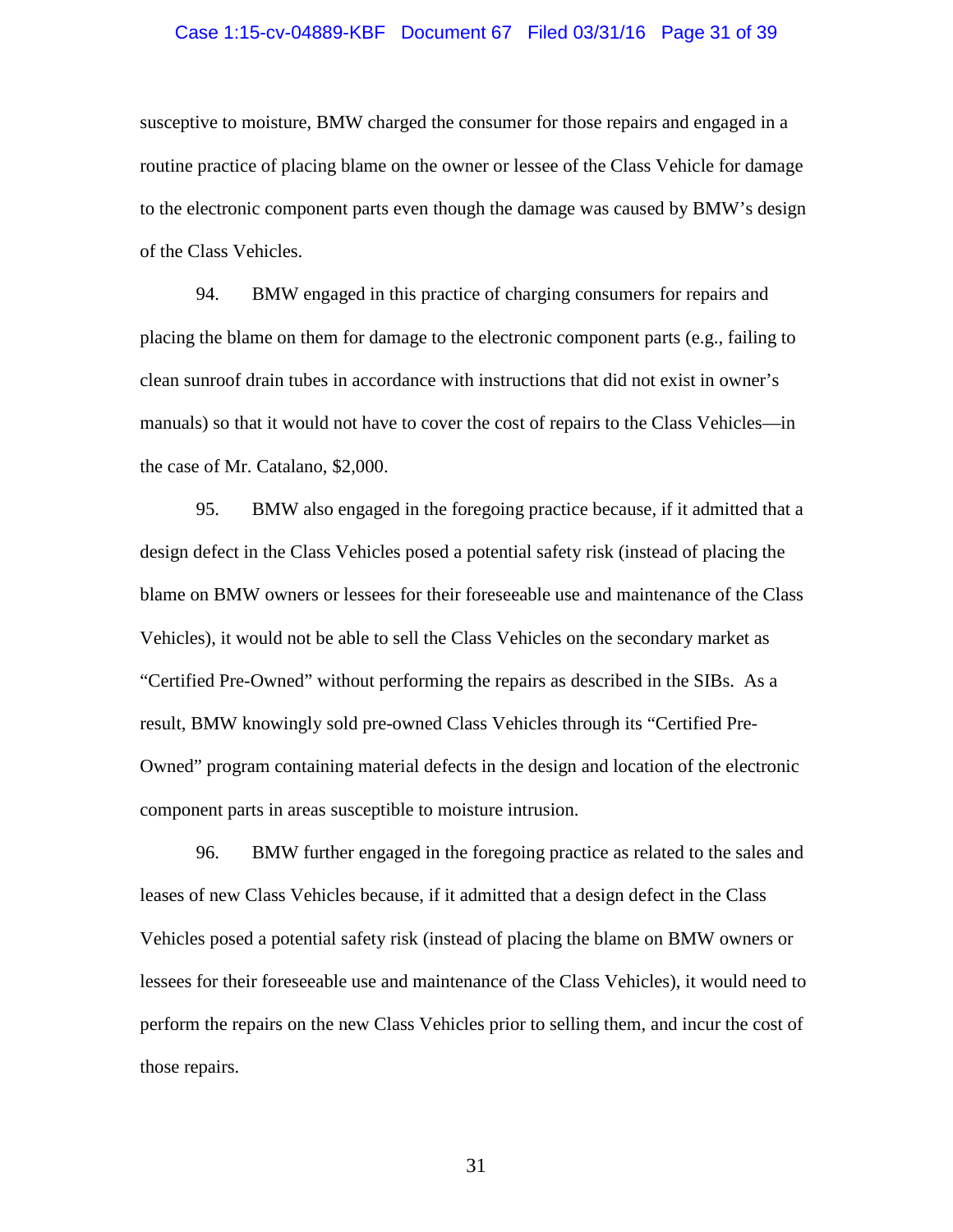#### Case 1:15-cv-04889-KBF Document 67 Filed 03/31/16 Page 32 of 39

97. BMW's actions, in choosing to place the blame on its customers for their foreseeable use and maintenance of the Class Vehicles (in particular, assigning blame to BMW owners or lessees for failing to clean sunroof drains when water pooled in the Class Vehicles' trunks and luggage compartments, while at the same time failing to provide specific instructions for cleaning the drain tubes in owner's manuals), were reckless because BMW knew that the Class Vehicles' defects, if left unaddressed pursuant to the instructions contained in the SIBs, were material and posed potential safety risks. Despite knowing this, BMW chose to conceal information regarding the defects, and distributed only minimal information to its authorized service technicians in the form of SIBs, which downplayed the potential safety risks of the defects.

98. Defendants were and are under a duty to Plaintiff and Class members to disclose these facts because they had exclusive knowledge of material facts regarding the defects and the safety risk to Plaintiff and Class members, facts not known to Class members.

99. Defendants actively concealed from Plaintiff and Class members the fact that Class Vehicles were and are defective and pose a serious safety hazard at the time it placed the vehicles into the stream of commerce—both new Class Vehicles, and Certified Pre-Owned Class Vehicles.

100. Defendants' concealment continues today as they have done nothing to warn consumers of the defects or the serious safety risk of their vehicles and have done nothing to remove the vehicles from the marketplace.

101. Defendants fraudulently and intentionally concealed from, or failed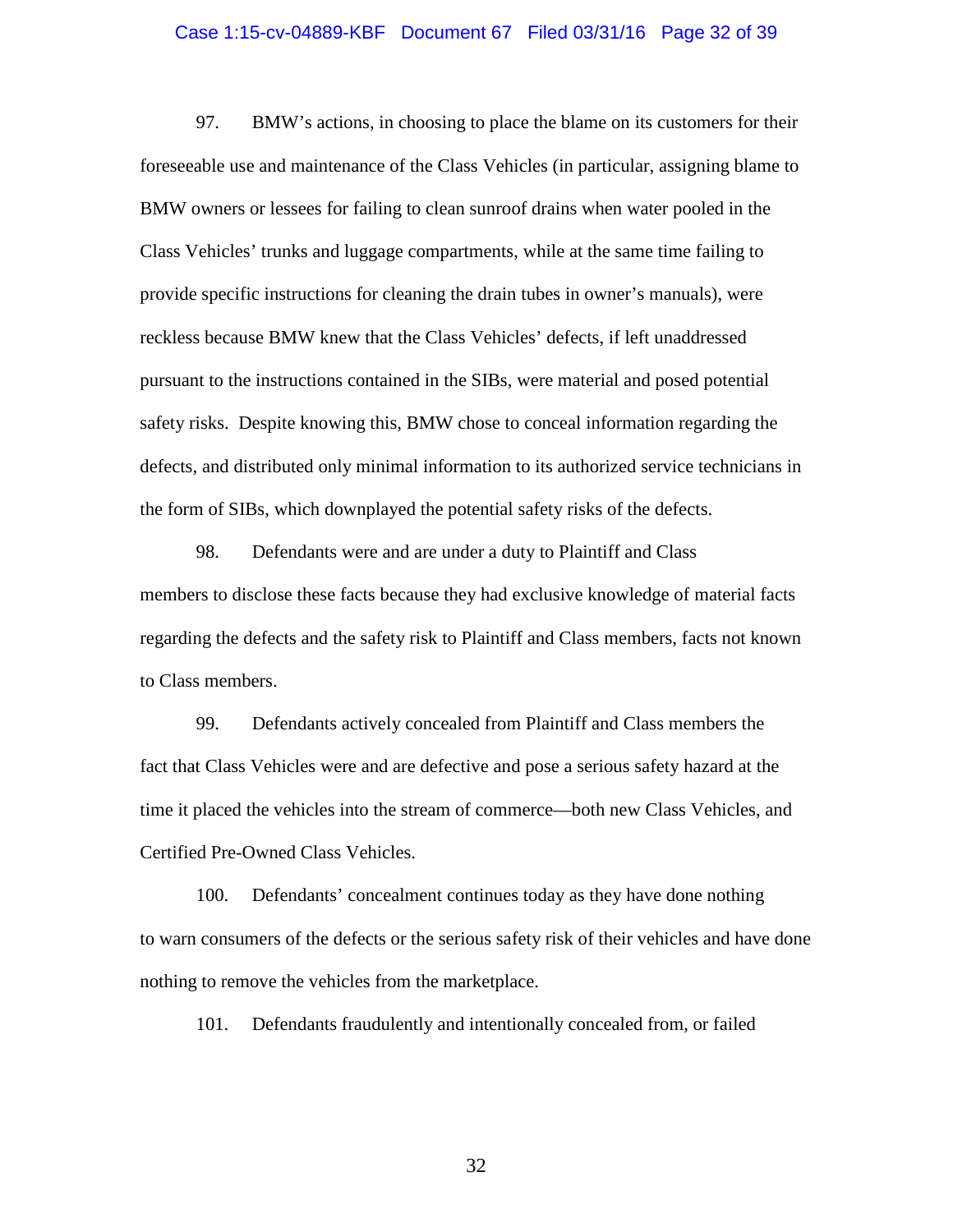#### Case 1:15-cv-04889-KBF Document 67 Filed 03/31/16 Page 33 of 39

to disclose to, Plaintiff and Class members the facts described herein with the intent to defraud Plaintiff and Class members and for the purpose of inducing Plaintiff and Class members to act thereon by purchasing or leasing the Class Vehicles, or paying to repair the defects pursuant to the instructions in the SIBs when Class members presented the Class Vehicles to authorized service technicians after experiencing symptoms of the defects.

102. Defendants knew that Plaintiff and Class members would not purchase the Class Vehicles if Defendants disclosed the defective nature of the design and manufacture of the vehicles. Indeed, Plaintiffs and Class members were and would have been reasonable in relying on BMW's representations of safety, that its Class Vehicles were "Certified" pursuant to an extensive inspection protocol, and that the Class Vehicles were safe to drive. Reasonable consumers, like Plaintiff and the Class members, expect and assume that a vehicle's electronic component parts are safe and would not be placed in a position where they would be exposed readily and easily to water. Plaintiff and Class members would also be reasonable in assuming that Defendants would not design, manufacture, distribute, supply, market, advertise, sell or lease vehicles with known safety defects, and would disclose any defects to consumers when it learns of them. Further, Plaintiff and Class members would also be reasonable in assuming that Defendants would not fail to disclose the defects, persistently deny the defects, and charge thousands of dollars to repair the defects.

103. Plaintiff and Class members were unaware of the defective nature of the Class Vehicles and unaware that, because of those defects, the Class Vehicles were prone to fail and posed a serious and potentially fatal safety hazard. Further, like the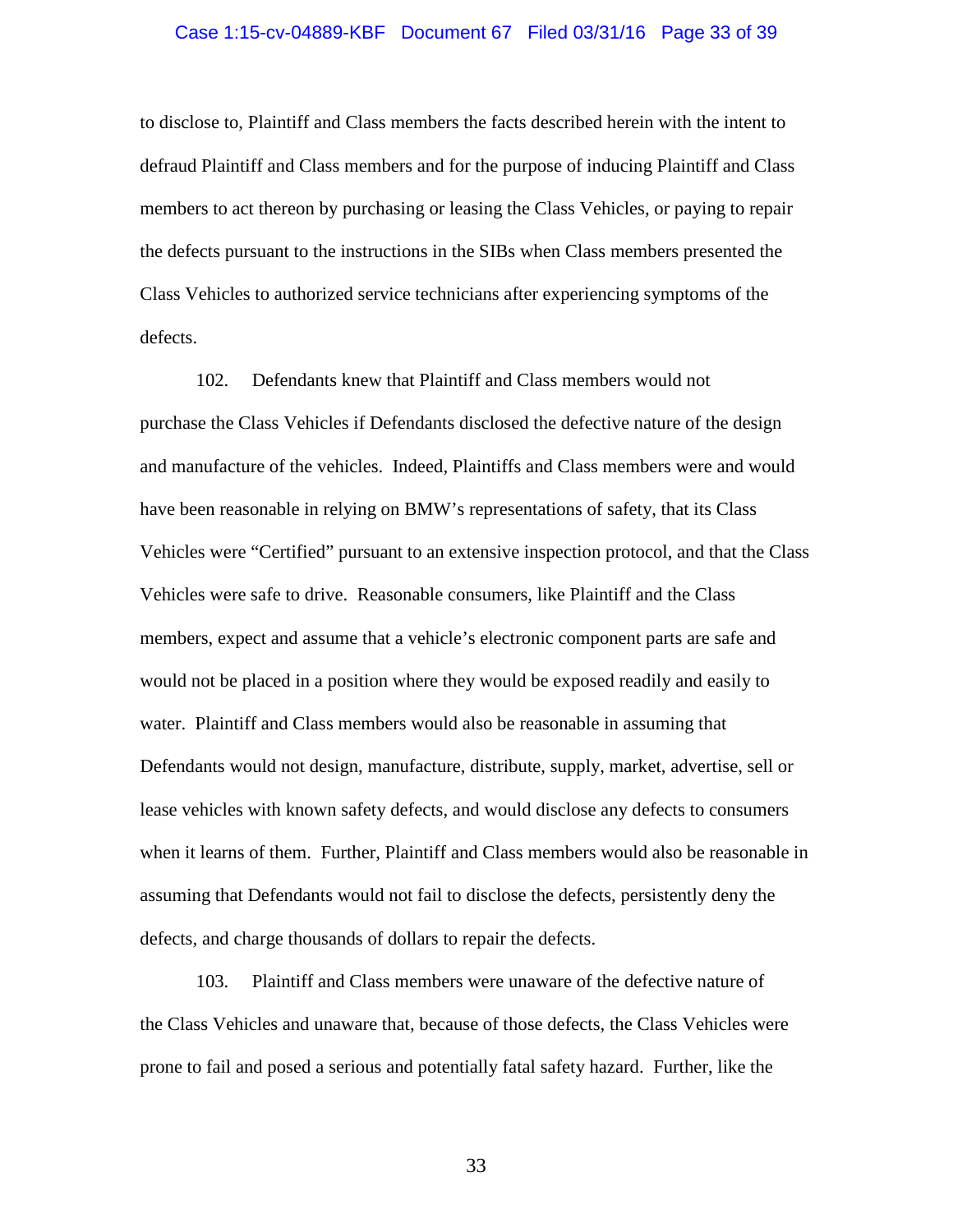## Case 1:15-cv-04889-KBF Document 67 Filed 03/31/16 Page 34 of 39

Plaintiff, some Class members had damages resulting from paying for the relocation of electronic components in the Class Vehicles pursuant to BMW's SIBs and BMW's refusal to pay for those repairs.

104. Had Defendants disclosed the true unsafe and defective nature of the Class Vehicles, Plaintiff and Class members would not have purchased or leased the Class Vehicles, or would have paid significantly less for the Class Vehicles to account for the necessary repairs to make the Class Vehicles safe.

105. As a direct and proximate cause of Defendants' misconduct, Plaintiff and Class members have suffered actual damages.

106. Plaintiff and Class members have also suffered unreasonable diminution in value of their Class Vehicles as a result of Defendants' misconduct.

107. Defendants' acts were done deliberately and with intent to defraud the general consuming public, and with conscious misbehavior or in reckless disregard of Plaintiff's and Class members' rights and well-being and to enrich Defendants.

108. Defendants' misconduct warrants an assessment of punitive damages in an amount sufficient to deter such conduct in the future, which amount is to be determined according to proof.

## **SECOND CLAIM FOR RELIEF (For Violations of N.Y. G.B.L. § 349)**

109. Plaintiff re-alleges and incorporates the preceding paragraphs as if fully set forth herein.

110. Plaintiff and other members of the Class are "consumers" in accordance with N.Y. GBL § 349.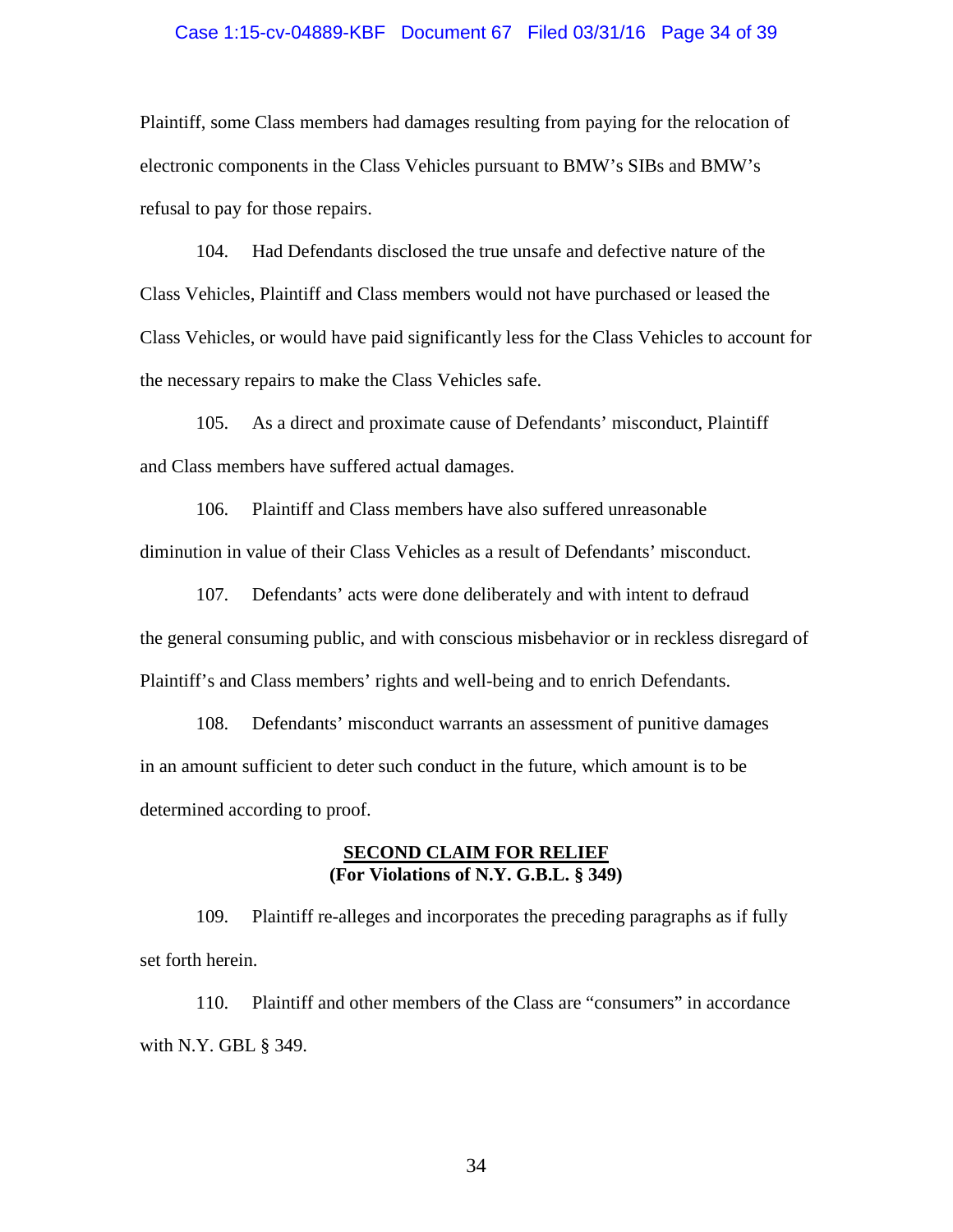### Case 1:15-cv-04889-KBF Document 67 Filed 03/31/16 Page 35 of 39

111. At all relevant times material hereto, Defendants conducted trade and commerce in New York and elsewhere within the meaning of GBL § 349.

- 112. Defendants concealed the following material facts:
	- a. The Class Vehicles are designed, manufactured and sold with defects that pose a substantial safety hazard to the consumer.
	- b. The Class Vehicles are defective because they are designed or manufactured in such a way that electronic components in the Class Vehicles' trunks are prone to failure due to their placement and susceptibility to water exposure. When these electronic components are damaged, they can cause the vehicle to lose power while in operation, posing a serious safety risk to those who experience this problem. Although these electronic components are highly susceptible to water damage, Defendants provide no warnings or advisories to BMW owners or lessees about the location of this vital equipment or the importance of keeping the vehicle's trunk compartment free of liquids. In addition, the Class Vehicles come equipped with sunroofs containing four drain tubes, two of which are in close proximity to modules, including the SDARS, RDC, and PDC modules. These drain tubes are prone to clogging and leaking within the body of the car.

113. Defendants consciously failed to disclose material facts from Plaintiff and other Class members with respect to the use and dangers associated with the Class Vehicles.

114. Defendants intended that Plaintiff and Class members rely on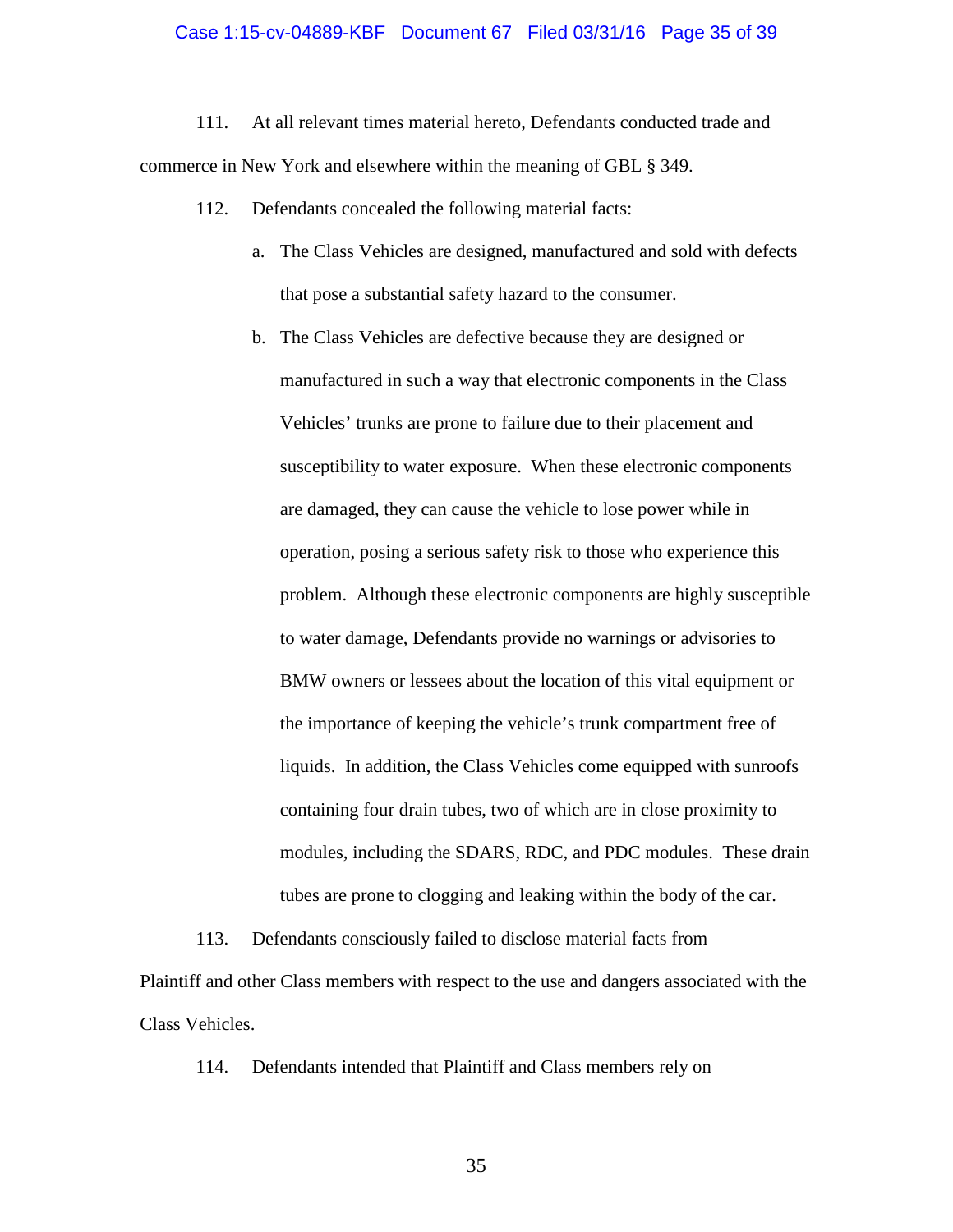## Case 1:15-cv-04889-KBF Document 67 Filed 03/31/16 Page 36 of 39

Defendants' acts of concealment and omissions, so that Plaintiff and Class members would purchase or lease the Class Vehicles.

104. The foregoing acts, omissions and practices proximately caused Plaintiff and Class members to suffer actual injury, including, monies spent to replace, repair or maintain the Class Vehicles.

## **PRAYER FOR RELIEF**

WHEREFORE, Plaintiff, on behalf of himself and all others similarly situated, pray for judgment against Defendants as follows:

A. An Order certifying this action as a class action;

B. An Order appointing Plaintiff as class representative of the Class, and appointing counsel undersigned to represent the Class;

C. An Order declaring that the Class Vehicles contain material defects and awarding injunctive relief by requiring Defendants to issue corrective actions including notification and repair of the Class Vehicles, or the establishment of a fund or program to repair the Class Vehicles;

D. Payment to the Class of all damages associated with the replacement of the defective products, in an amount to be proven at trial;

E. Restitution as authorized by law;

F. An award of attorneys' fees and costs, as provided by law and/or as would be reasonable from any recovery of monies recovered for or benefits bestowed on the class;

G. Interest as provided by law, including but not limited to pre-judgment and post-judgment interest as provided by rule or statute; and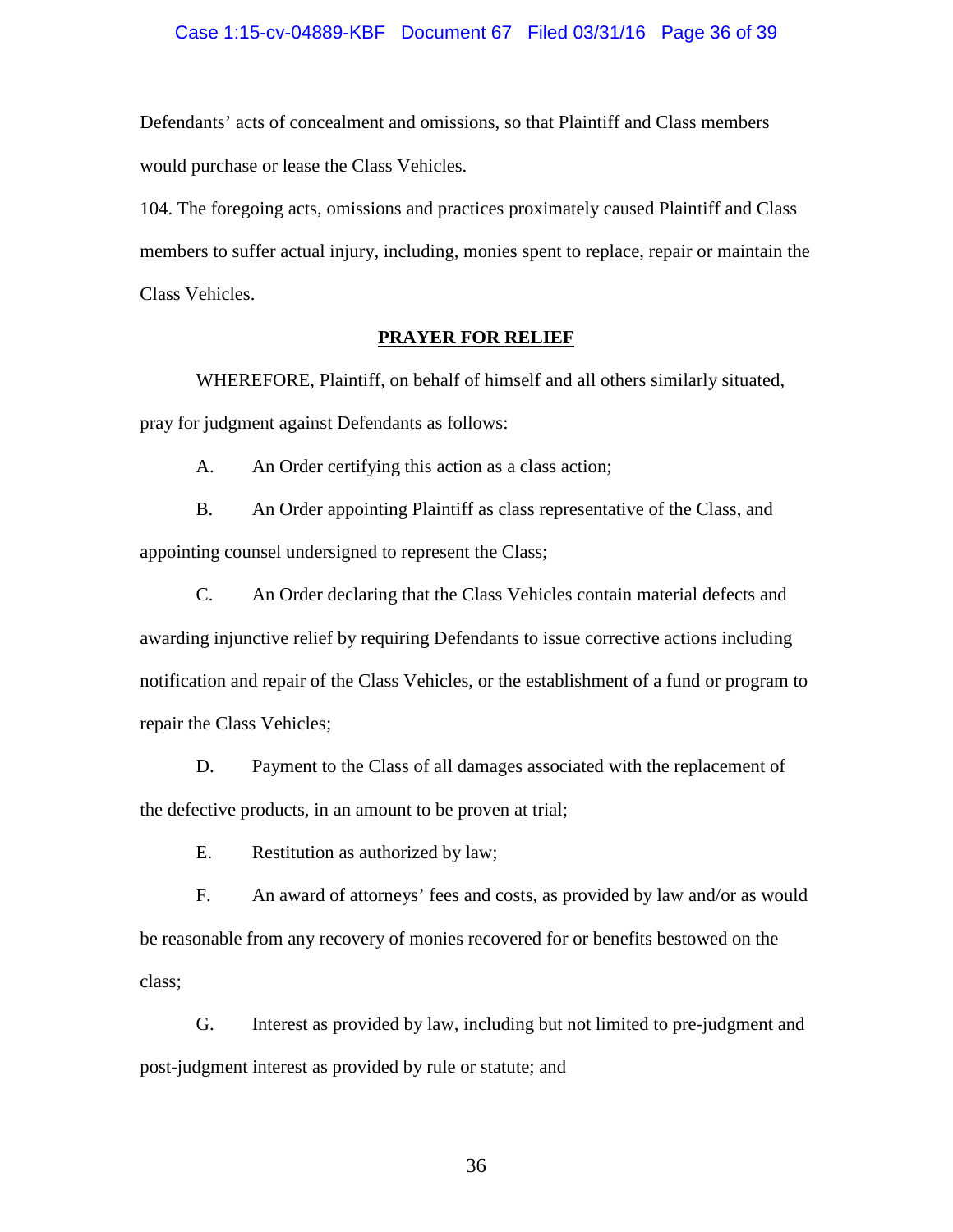H. Punitive damages as allowed by law and the proof presented in this case;

and

I. Such other and further relief as this Court may deem just, equitable, or

proper.

## **DEMAND FOR JURY TRIAL**

Plaintiff hereby demands a trial by jury on all issues so triable.

Dated: March 31, 2016. By: /s/ Amy E. Keller

Amy E. Keller

WEXLER WALLACE LLP Edward A. Wallace Amy E. Keller eaw@wexlerwallace.com aek@wexlerwallace.com 55 West Monroe Street, Suite 3300 Chicago, Illinois 60603 Telephone: (312) 346-2222 Facsimile: (312) 346-0022

KERSHAW, COOK & TALLEY PC William A. Kershaw Stuart C. Talley Ian J. Barlow bill@kctlegal.com stuart@kctlegal.com ian@kctlegal.com 401 Watt Avenue Sacramento, California 95864 Telephone: (916) 779-7000 Facsimile: (916) 721-2501

THE LAW OFFICES OF STEPHEN M. HARRIS, P.C. Stephen M. Harris stephen@smh-legal.com 6320 Canoga Avenue, Suite 1500 Woodland Hills, California 91367<br>Telephone: (818) 924-3103 Telephone: (818) 924-3103<br>Facsimile: (818) 924-3079 Facsimile: (818) 924-3079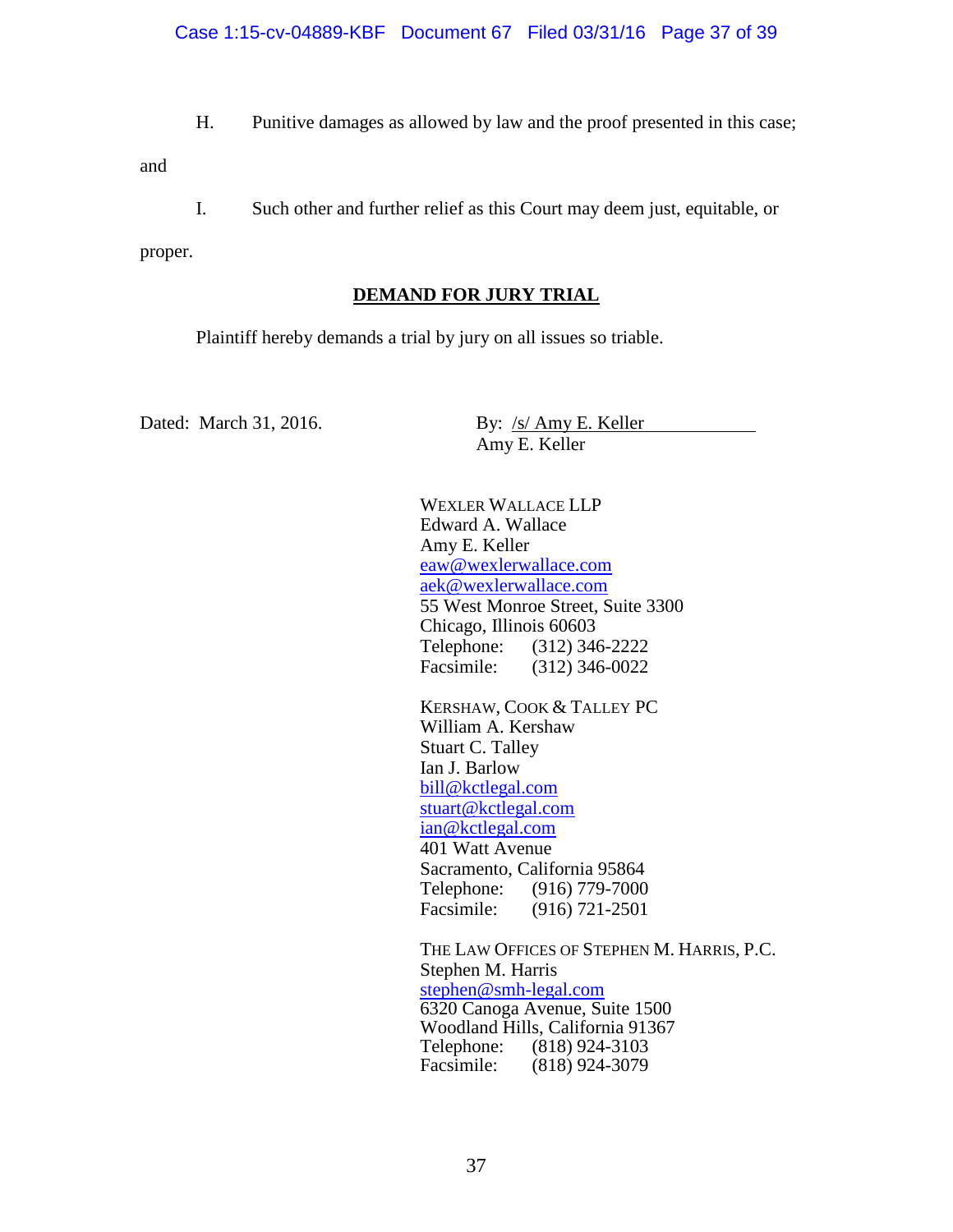THE LAW OFFICES OF ROBERT L. STARR Robert L. Starr robert@starrlawmail.com 23277 Ventura Boulevard Woodland Hills, California 91364 Telephone: (818) 225-9040<br>Facsimile: (818) 225-9042  $(818)$  225-9042

THE LAW OFFICES OF JOSEPH R. SANTOLI josephsantoli@aol.com 340 Devon Court Ridgewood, New Jersey 07450<br>Telephone: (201) 926-9200 Telephone: (201) 926-9200<br>Facsimile: (201) 575-2184  $(201)$  575-2184

*Attorneys for Plaintiff and the Putative Class*